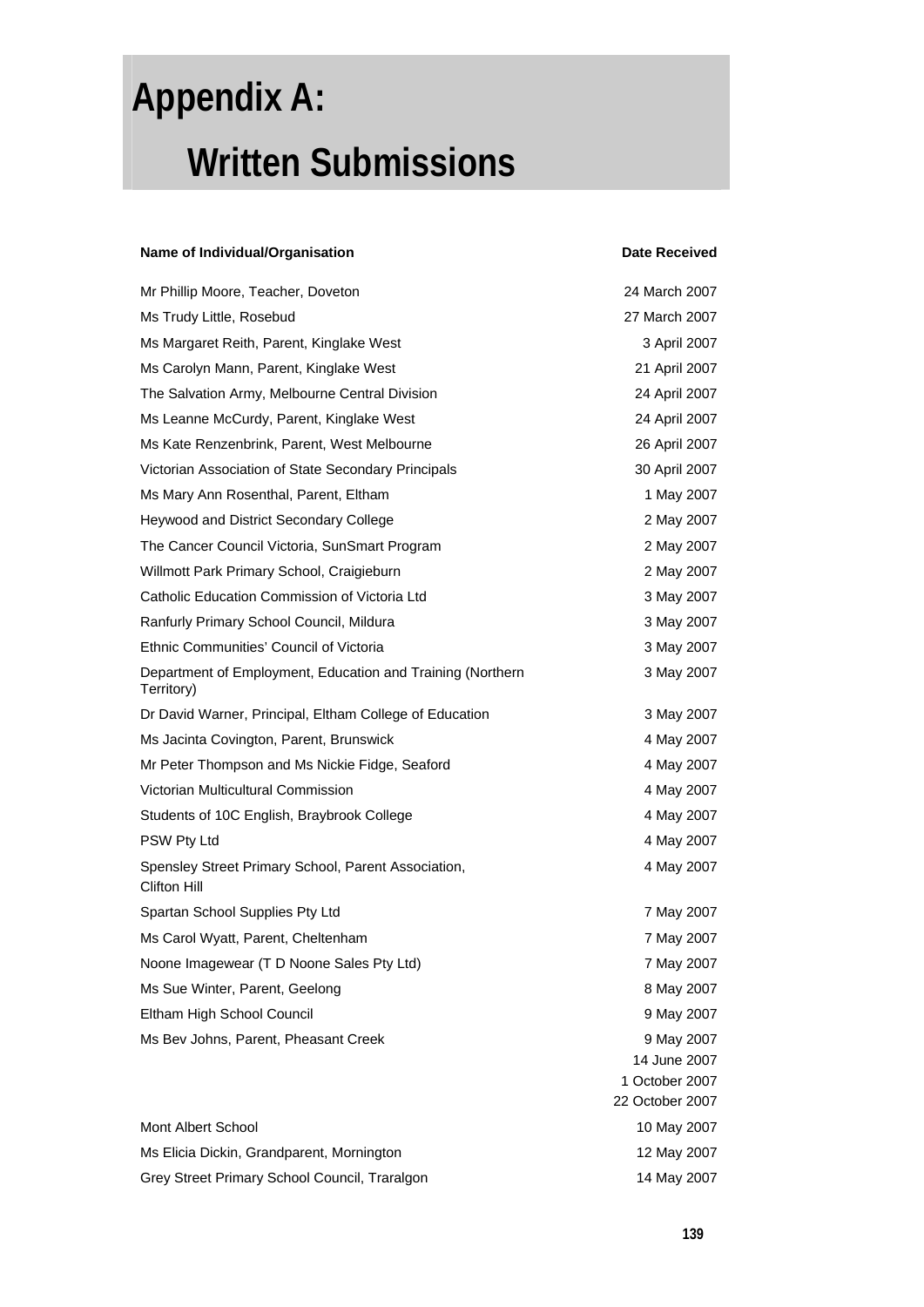| Name of Individual/Organisation                                 | <b>Date Received</b>       |
|-----------------------------------------------------------------|----------------------------|
| Mrs Eva Jahoda, Elwood                                          | 14 May 2007                |
| Victorian Aboriginal Education Association Inc                  | 15 May 2007                |
| Red Cliffs Primary School Council                               | 16 May 2007                |
| Merrilands College School Council, Reservoir                    | 16 May 2007                |
| Department of Education (Tasmania)                              | 17 May 2007                |
| Department of Education and Training (Western Australia)        | 18 May 2007                |
| <b>Strathmore North Primary School Council</b>                  | 21 May 2007                |
| Manorvale Primary School Council, Werribee                      | 21 May 2007                |
| Manangatang P-12 College Council                                | 22 May 2007                |
| <b>Trafalgar Primary School</b>                                 | 24 May 2007                |
| Ms Debbie Ballment, Parent, Mont Albert North                   | 24 May 2007                |
| Department of Education, Training and the Arts (Queensland)     | 25 May 2007                |
| Ashwood College                                                 | 25 May 2007                |
| Orchard Grove Primary School Council,<br><b>Blackburn South</b> | 25 May 2007                |
| Mr Ange Kenos, Niddrie                                          | 26 May 2007                |
| Ms Tracey Higgins, Parent, Mooroolbark                          | 26 May 2007                |
| Kambrya College School Council, Berwick                         | 28 May 2007                |
| Lyndhurst Secondary College School Council                      | 29 May 2007                |
| Anakie Primary School Council                                   | 29 May 2007                |
| Maple Street Primary School Parents Club,<br>Golden Square      | 29 May 2007                |
| Princes Hill Secondary College, Carlton North                   | 29 May 2007                |
| Rosanna Primary School Council                                  | 30 May 2007                |
| Hawkesdale P-12 College School Council                          | 30 May 2007                |
| Eumemmerring College Council, Hallam                            | 30 May 2007                |
| Pakenham Hills Primary School Council                           | 30 May 2007                |
| Little Yarra Steiner School, Yarra Junction                     | 31 May 2007                |
| Department of Education and Training<br>(New South Wales)       | 31 May 2007                |
| Ms Susan Porzig, Acting Principal,<br>Swan Marsh Primary School | 31 May 2007                |
| Merri Creek Primary School Council, Fitzroy North               | 1 June 2007                |
| <b>Charlton College School Council</b>                          | 1 June 2007                |
| Marlo Primary School Council                                    | 1 June 2007                |
| Council of Textile and Fashion Industries of Australia Ltd      | 1 June 2007<br>2 July 2007 |
| Ms Susanne McCraken, Parent, Newport                            | 3 June 2007                |
| State Schools' Relief Committee Inc                             | 4 June 2007                |
| Victorian Student Representative Council                        | 4 June 2007                |
| Lyndale Secondary College Council                               | 4 June 2007                |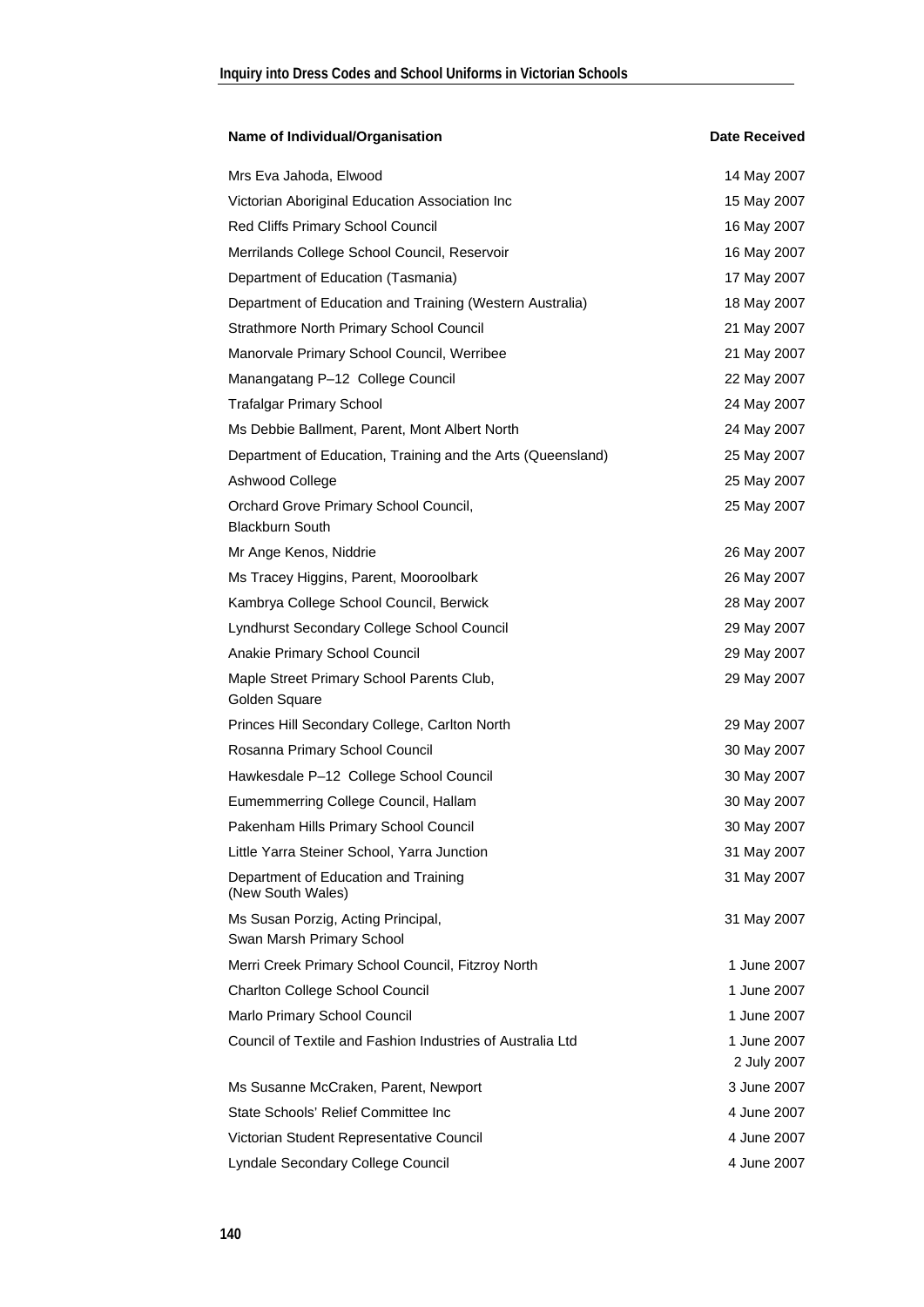| Name of Individual/Organisation                                      | <b>Date Received</b>         |
|----------------------------------------------------------------------|------------------------------|
| Tallangatta Secondary College School Council                         | 5 June 2007                  |
| Euroa Secondary College School Council                               | 5 June 2007                  |
| <b>Essendon Primary School Council</b>                               | 5 June 2007                  |
| Victorian Independent Education Union                                | 5 June 2007                  |
| Law Institute of Victoria                                            | 5 June 2007                  |
| New Generation Print & Copy                                          | 5 June 2007                  |
| <b>Croydon Community School</b>                                      | 6 June 2007                  |
| Atheist Foundation of Australia Inc                                  | 6 June 2007                  |
| Spotswood Primary School Council                                     | 6 June 2007                  |
| Belvedere Park Primary School Council                                | 6 June 2007                  |
| Mr Brian Collingburn, Albert Park                                    | 6 June 2007                  |
| Carrum Primary School Council                                        | 6 June 2007                  |
| Bell Park North Primary School Council                               | 7 June 2007                  |
| Rowville Secondary College School Council                            | 7 June 2007                  |
| Wangaratta High School Council                                       | 7 June 2007                  |
| Bendigo Senior Secondary College Community                           | 7 June 2007                  |
| Galvin Park Secondary College Council, Werribee                      | 7 June 2007                  |
| Southern Autistic School Council                                     | 7 June 2007                  |
| Collingwood English Language School Council                          | 7 June 2007                  |
| The Secular Party of Australia                                       | 8 June 2007                  |
| Apollo Bay P-12 College School Council                               | 8 June 2007                  |
| The Port Melbourne Primary School Parents and Friends<br>Association | 8 June 2007                  |
| Carrum Downs Primary School Council                                  | 8 June 2007                  |
| Homeworkers Code of Practice Committee Inc                           | 8 June 2007                  |
| Textile Clothing & Footwear Union of Australia<br>(Victorian Branch) | 8 June 2007                  |
| Glengarry Primary School Council and Staff                           | 8 June 2007                  |
| Mr Tony Marsh, Parent, Baranduda                                     | 8 June 2007                  |
| Ms Kerry Clarke and Mr Larry Challis, Parents,<br>Eden Park          | 8 June 2007                  |
| Sikh Interfaith Council of Victoria Inc                              | 12 June 2007<br>20 July 2007 |
| Heatherhill Secondary College Council, Springvale South              | 12 June 2007                 |
| Mr Jim Alsop, School Principal, Broadford                            | 12 June 2007                 |
| Hampton Park Primary School                                          | 12 June 2007                 |
| Ms Karen Rolands, Parent, Kinglake West                              | 12 June 2007                 |
| Taylors Lakes Secondary College                                      | 12 June 2007                 |
| Parents Victoria                                                     | 12 June 2007                 |
| Department of Education and Children's Services<br>(South Australia) | 12 June 2007                 |
| Victorian Parents Council Inc                                        | 13 June 2007                 |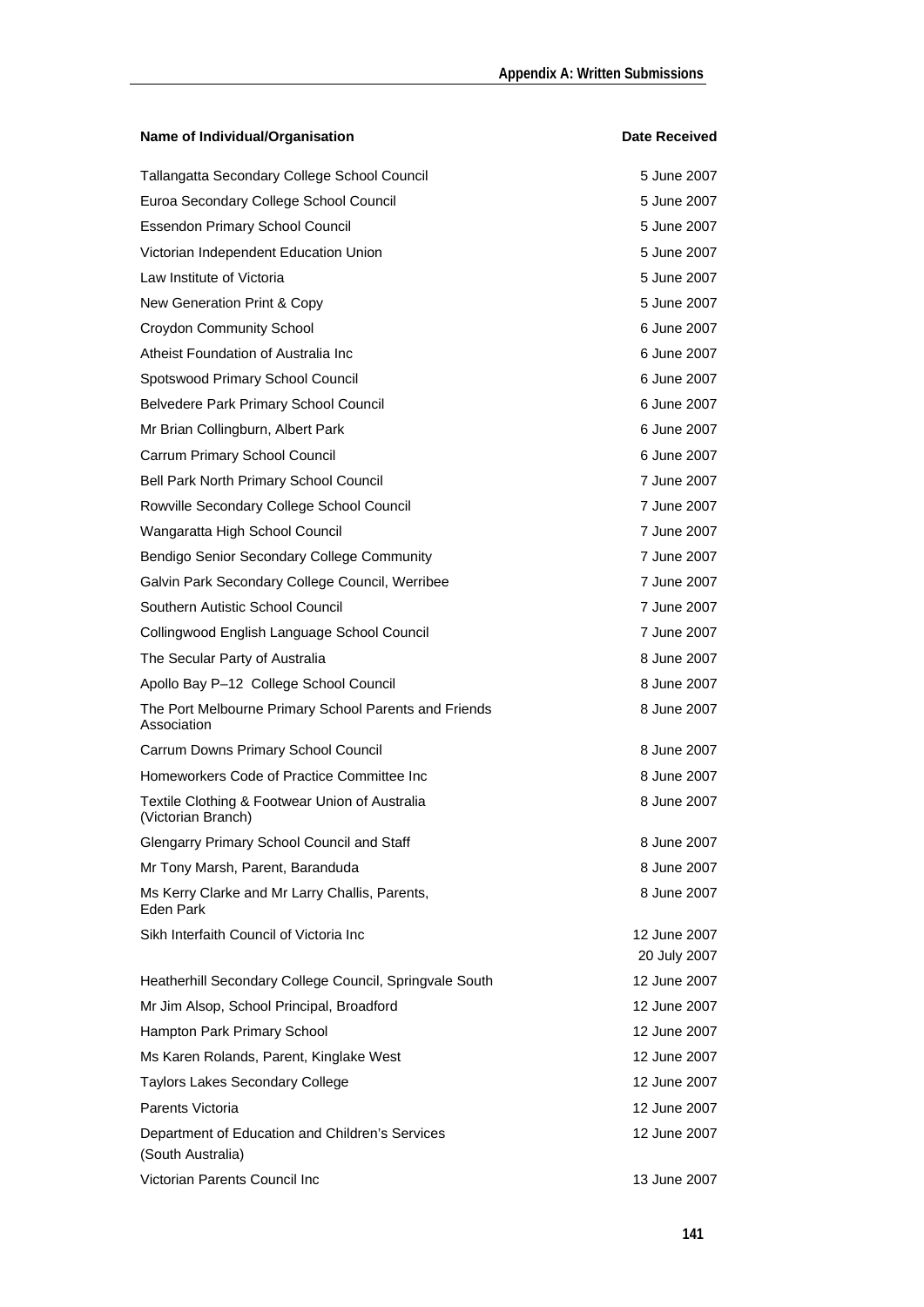| Name of Individual/Organisation                                        | <b>Date Received</b> |
|------------------------------------------------------------------------|----------------------|
| <b>Melton Secondary College</b>                                        | 14 June 2007         |
| <b>Melton Primary School Council</b>                                   | 14 June 2007         |
| Valkstone Primary School, Parent Community,<br>East Bentleigh          | 15 June 2007         |
| Ms Elizabeth Bromham, Kallista                                         | 15 June 2007         |
| <b>Footscray City Primary School</b>                                   | 18 June 2007         |
| Sandringham College                                                    | 18 June 2007         |
| Department of Education and Training<br>(Australian Capital Territory) | 18 June 2007         |
| FairWear Victoria                                                      | 20 June 2007         |
| Bellarine Secondary College Council,<br>Drysdale & Ocean Grove         | 20 June 2007         |
| St Kilda Park Primary School                                           | 21 June 2007         |
| Whittlesea Secondary College                                           | 16 July 2007         |
| Ms Trudy Marshall and Mr Dean Marshall, Parents,<br>Portland           | 17 July 2007         |
| Ms Sharon Harriage, Parent, Ferntree Gully                             | 23 July 2007         |
| Sherbourne Primary School, Briar Hill                                  | 25 July 2007         |
| Beleza Pty Ltd                                                         | 31 July 2007         |
| Eltham East Primary School Council                                     | 6 August 2007        |
| Ms Kerrie Filgate, Parent, Upwey                                       | 10 August 2007       |
| Islamic Women's Welfare Council of Victoria Inc                        | 15 August 2007       |
| Ms Veronica McGowan, Parent, Williamstown                              | 21 August 2007       |
| Mooroolbark College                                                    | 10 September 2007    |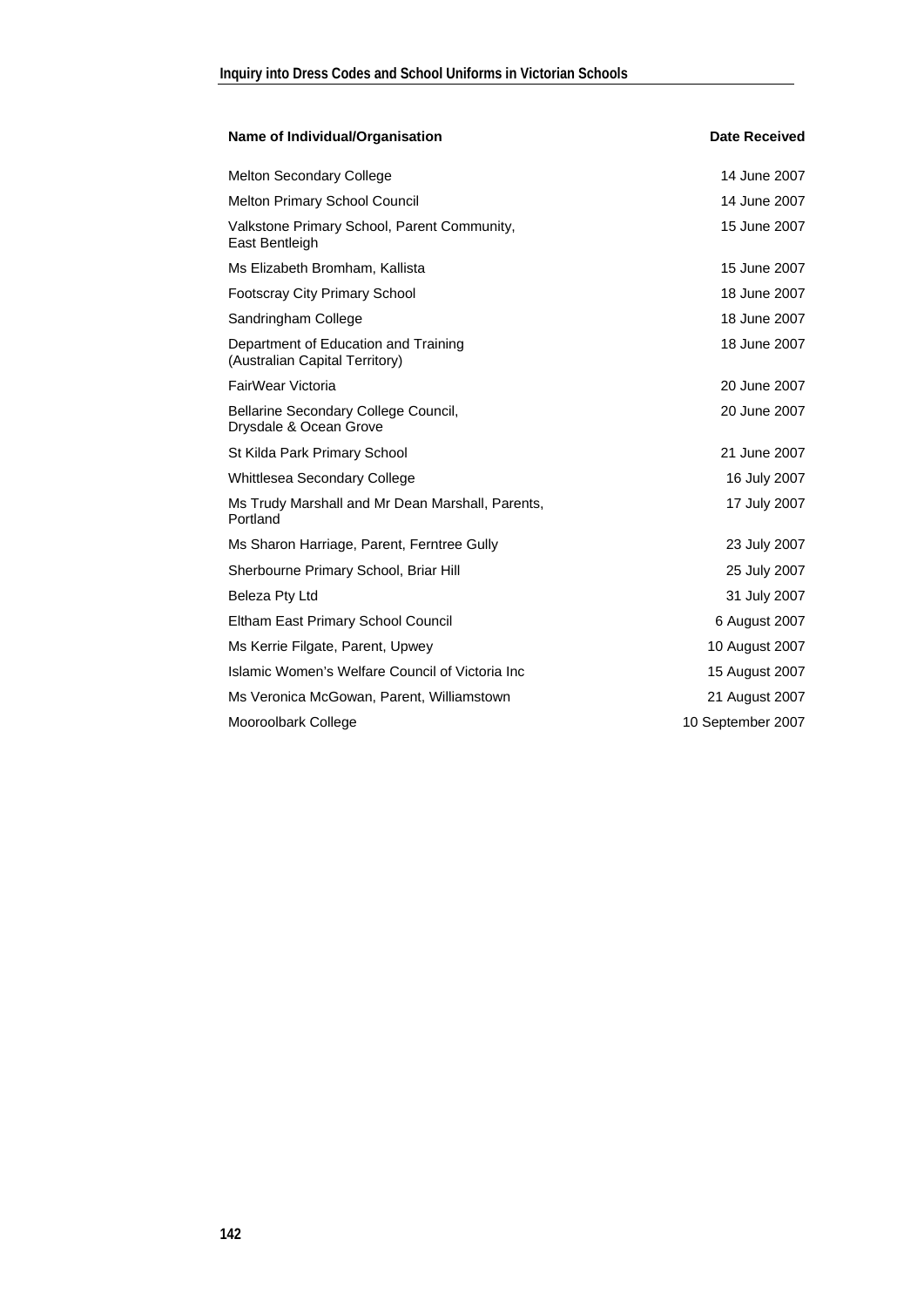# **Appendix B: Public Hearings and Briefings**

#### **Briefing – Melbourne, 16 April 2007**

Ms Helen Clarke Manager, Community and Stakeholder Relations Branch

#### **Name** Position **Position Organisation**

Department of Education and Early Childhood Development

| Public Hearing – Melbourne, 30 April 2007 |                                                         |                                                             |  |
|-------------------------------------------|---------------------------------------------------------|-------------------------------------------------------------|--|
| <b>Name</b>                               | <b>Position</b>                                         | Organisation                                                |  |
| Mr Brian Burgess                          | President                                               | Victorian Association of State<br>Secondary Principals Inc. |  |
| Mr Stephen Franzi-Ford                    | <b>Chief Executive Officer</b>                          | Association of School Councils in<br>Victoria               |  |
| Dr Helen Szoke                            | Chief Executive Officer and<br><b>Chief Conciliator</b> | Victorian Equal Opportunity and<br>Human Rights Commission  |  |
| <b>Mr Matthew Carroll</b>                 | Manager, Human Rights<br>Unit                           | Victorian Equal Opportunity and<br>Human Rights Commission  |  |
| Ms Leanne McGaw                           | Coordinator, Youth<br><b>Engagement Team</b>            | Centre for Multicultural Youth Issues                       |  |
| Ms Nadia Mohamed                          | <b>Project Officer</b>                                  | Centre for Multicultural Youth Issues                       |  |
| Ms Gail McHardy                           | Executive Officer                                       | Parents Victoria                                            |  |

#### **Public Hearing – Melbourne, 14 May 2007**

| <b>Name</b>        | <b>Position</b>                                                               | Organisation                                       |
|--------------------|-------------------------------------------------------------------------------|----------------------------------------------------|
| Mr Anton Leschen   | Regional Programs<br>Manager                                                  | The Smith Family                                   |
| Ms Joanne Silver   | <b>Executive Officer</b>                                                      | Victorian Parents Council Inc                      |
| Ms Kylie Strong    | SunSmart Program<br>Manager                                                   | The Cancer Council Victoria                        |
| Ms Jennifer Makin  | SunSmart Research and<br><b>Evaluation Manager</b>                            | The Cancer Council Victoria                        |
| Ms Emma Clarkson   | <b>SunSmart Secondary</b><br>Schools Program<br>Coordinator                   | The Cancer Council Victoria                        |
| Ms Justine Osborne | <b>SunSmart Primary Schools</b><br>and Early Childhood<br>Program Coordinator | The Cancer Council Victoria                        |
| Dr Mark Rose       | Committee of Management                                                       | Victorian Aboriginal Education<br>Association Inc. |
| Ms Lowana Moore    | Program Manager                                                               | Victorian Aboriginal Education<br>Association Inc. |
| Mrs Evelyn Sayers  | <b>Board Member</b>                                                           | Association of Independent Schools<br>of Victoria  |
| Mr Andrew Smith    | Deputy Chief Executive                                                        | Association of Independent Schools<br>of Victoria  |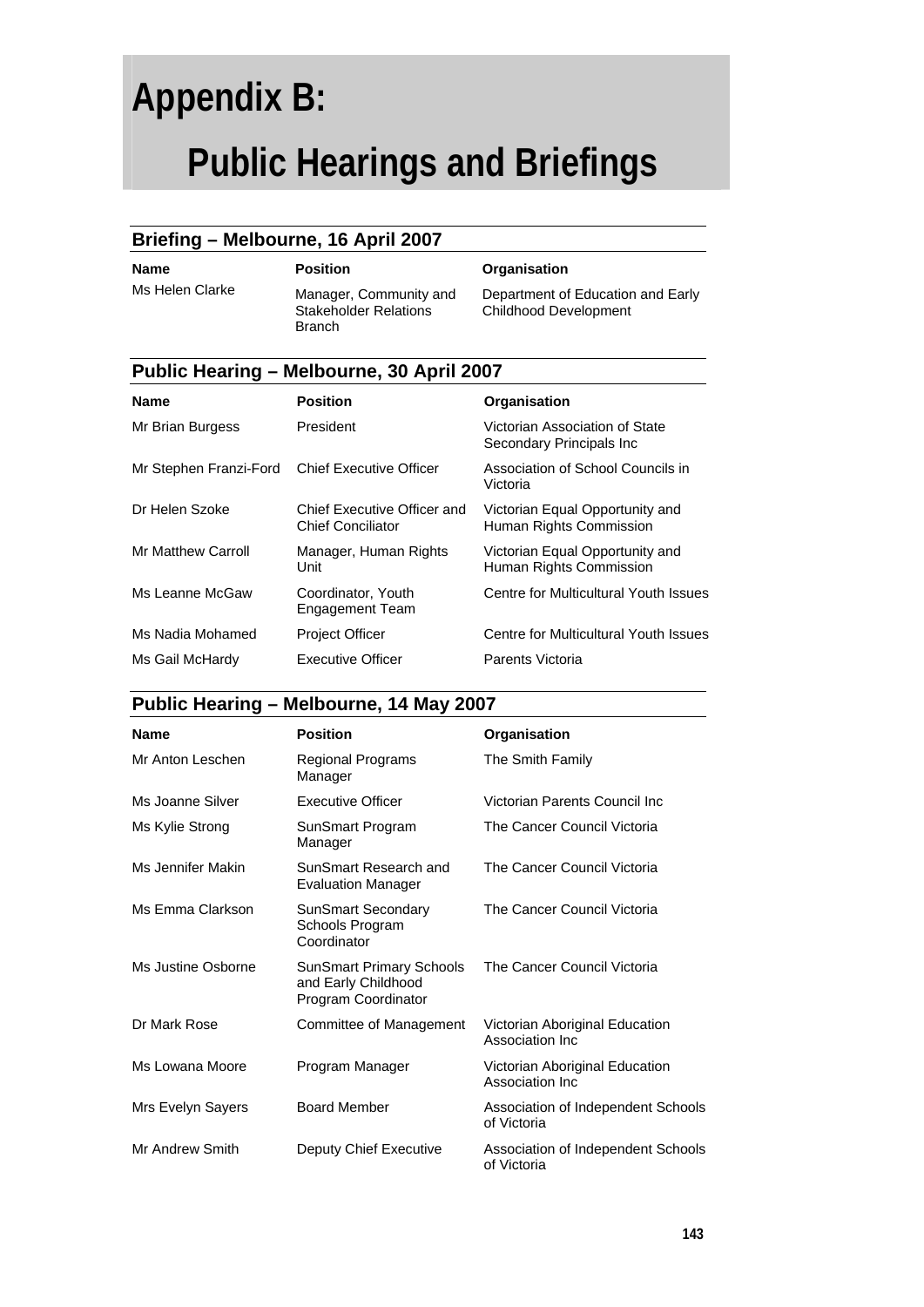| <b>Name</b>           | <b>Position</b>                               | Organisation                                                  |
|-----------------------|-----------------------------------------------|---------------------------------------------------------------|
| Mr David Schmidt      | Manager                                       | State Schools' Relief Committee                               |
| Mr Ashley Van Krieken | Executive Director                            | Council of Textile and Fashion<br>Industries of Australia Inc |
| Mr Stephen Stewart    | Sales and Marketing<br>Manager, Apparel/Yarns | <b>Macquarie Textiles</b>                                     |
| Mr David Powers       | <b>Managing Director</b>                      | <b>Powers Textiles</b>                                        |
| Mr James Tonson       | <b>Project Officer</b>                        | Victorian Student Representative<br>Council                   |
| Ms Georgia Kennelly   | <b>Student Representative</b>                 | Victorian Student Representative<br>Council                   |
| Ms Kera Burnham       | <b>Student Representative</b>                 | Victorian Student Representative<br>Council                   |
| Mr Doug Flakemore     | <b>Student Representative</b>                 | Victorian Student Representative<br>Council                   |
| Ms Jennifer Rose      | <b>Policy Officer</b>                         | Youth Affairs Council of Victoria                             |
| Ms Jacinta Cashen     | President                                     | Victorian Council of School<br>Organisations                  |
| Mr Les Twentyman      | Outreach Worker                               | Open Family Australia                                         |
| Ms Sherene Hassan     | <b>Executive Secretary</b>                    | Islamic Council of Victoria                                   |

### **Public Hearing – Melbourne, 25 June 2007**

| <b>Name</b>          | <b>Position</b>                 | Organisation                                                          |
|----------------------|---------------------------------|-----------------------------------------------------------------------|
| Mr Anthony Sterpin   | <b>Managing Director</b>        | PSW Pty Ltd                                                           |
| Ms Michele O'Neil    | <b>State Secretary</b>          | Textile, Clothing & Footwear Union<br>of Australia (Victorian Branch) |
| Mr Tommy Clarke      | <b>Project Officer</b>          | Homeworkers Code of Practice<br>Committee Inc.                        |
| Ms Gwen Harrison     | Victorian Schoolwear<br>Manager | Lowes                                                                 |
| Dr Graham Barrington | Director                        | CE Wise Pty Ltd                                                       |
| Mr David Wilkinson   | Former Teacher                  |                                                                       |
| Ms Liz Thompson      | Campaign Coordinator            | FairWear Victoria                                                     |

#### **Public Hearing – Princes Hill Secondary College, Carlton North, 31 July 2007**

| <b>Name</b>       | <b>Position</b>            | Organisation                                                       |
|-------------------|----------------------------|--------------------------------------------------------------------|
| Mr John Goodman   | <b>Assistant Principal</b> | <b>Princes Hill Secondary College</b>                              |
| Ms Helen Stokes   | President                  | <b>Princes Hill Secondary College</b><br>School Council            |
| Ms Margie Pledger | Representative             | <b>Princes Hill Secondary College</b><br><b>Parent Association</b> |
| Ms Kez Abay       | Year 9 Student             | <b>Princes Hill Secondary College</b>                              |
| Mr Andre Dowsett  | Year 12 Student            | <b>Princes Hill Secondary College</b>                              |
| Ms Eli Dunphy     | Year 11 Student            | <b>Princes Hill Secondary College</b>                              |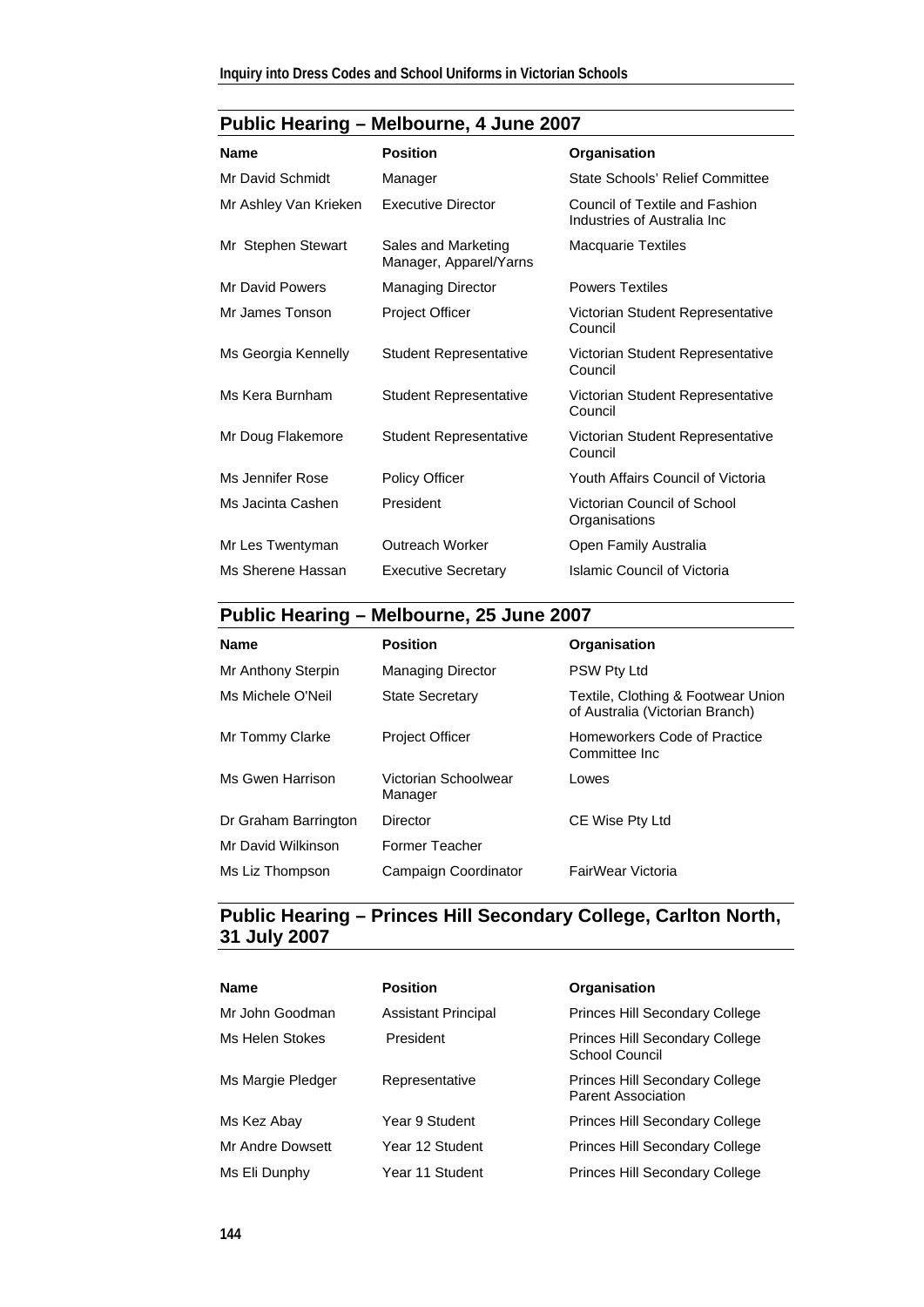#### **Appendix B: Public Hearings and Briefings**

| Ms Maille Halloran-<br>Mackay | Year 7 Student             | <b>Princes Hill Secondary College</b> |
|-------------------------------|----------------------------|---------------------------------------|
| Mr William Kavanagh-<br>Ryan  | Year 7 Student             | <b>Princes Hill Secondary College</b> |
| Mr Dylan Leach                | Year 12 Student            | <b>Princes Hill Secondary College</b> |
| Ms Thea Morgan                | Year 7 Student             | <b>Princes Hill Secondary College</b> |
| Mr Ashley Nesser              | Year 12 Student            | <b>Princes Hill Secondary College</b> |
| Ms Mia Wilson                 | Year 7 Student             | <b>Princes Hill Secondary College</b> |
|                               |                            |                                       |
| Ms Gayle Lofhelm              | <b>Assistant Principal</b> | <b>Princes Hill Primary School</b>    |
| Ms Vennessa Fleming           | Parent                     | <b>Princes Hill Primary School</b>    |
| Mr Cato Atkins                | Year 6 Student             | <b>Princes Hill Primary School</b>    |
| Ms Alessa Kron                | Year 6 Student             | <b>Princes Hill Primary School</b>    |
| Ms Eleanor McAulay            | Year 6 Student             | <b>Princes Hill Primary School</b>    |
| Mr Jamie Nicholas             | Year 6 Student             | <b>Princes Hill Primary School</b>    |
| Ms Bridget Nielsen-<br>Tuck   | Year 6 Student             | <b>Princes Hill Primary School</b>    |

#### **Public Hearing – Legislative Assembly, Melbourne, 6 September 2007**

| Ms Claire Beggs      | Year 11 Student | Apollo Bay P-12 College           |
|----------------------|-----------------|-----------------------------------|
| Ms Courtney Gardiner | Year 10 Student | Apollo Bay P-12 College           |
| Mr Joshua Trew       | Year 11 Student | Apollo Bay P-12 College           |
| Mr Daniel Bartlett   | Year 9 Student  | Bacchus Marsh College             |
| Mr David Dodemaide   | Year 11 Student | Bacchus Marsh College             |
| Ms Essie Jansen      | Year 11 Student | Bacchus Marsh College             |
| Ms Elise Whitney     | Year 9 Student  | Bacchus Marsh College             |
| Ms Bronwyn Buby      | Year 12 Student | <b>Ballarat Secondary College</b> |
| Ms Stephanie Pittard | Year 12 Student | <b>Ballarat Secondary College</b> |
| Ms Courtney Sheridan | Year 12 Student | <b>Ballarat Secondary College</b> |
| Ms Stacey Thomas     | Year 12 Student | <b>Ballarat Secondary College</b> |
| Mr Josh Centeno      | Year 10 Student | Balwyn High School                |
| Ms Grace Cliffe      | Year 10 Student | Balwyn High School                |
| Mr Jordan Rosen      | Year 8 Student  | Balwyn High School                |
| Ms Jacqui Shemer     | Year 10 Student | Balwyn High School                |
| Mr Jarrod Appleby    | Year 12 Student | Bendigo Senior Secondary College  |
| Mr Jaan Butler       | Year 12 Student | Bendigo Senior Secondary College  |
| Ms Simone Hotchin    | Year 12 Student | Bendigo Senior Secondary College  |
| Mr Daniel Howells    | Year 12 Student | Bendigo Senior Secondary College  |
| Ms Elly Gritzalis    | Year 9 Student  | Collingwood College               |
| Mr Conway Hyde       | Year 10 Student | Collingwood College               |
| Mr Andrew Lomax      | Year 11 Student | Collingwood College               |
| Ms Morgan Pumpa      | Year 10 Student | <b>Collingwood College</b>        |
| Ms Shamira Armstrong | Year 12 Student | Eltham High School                |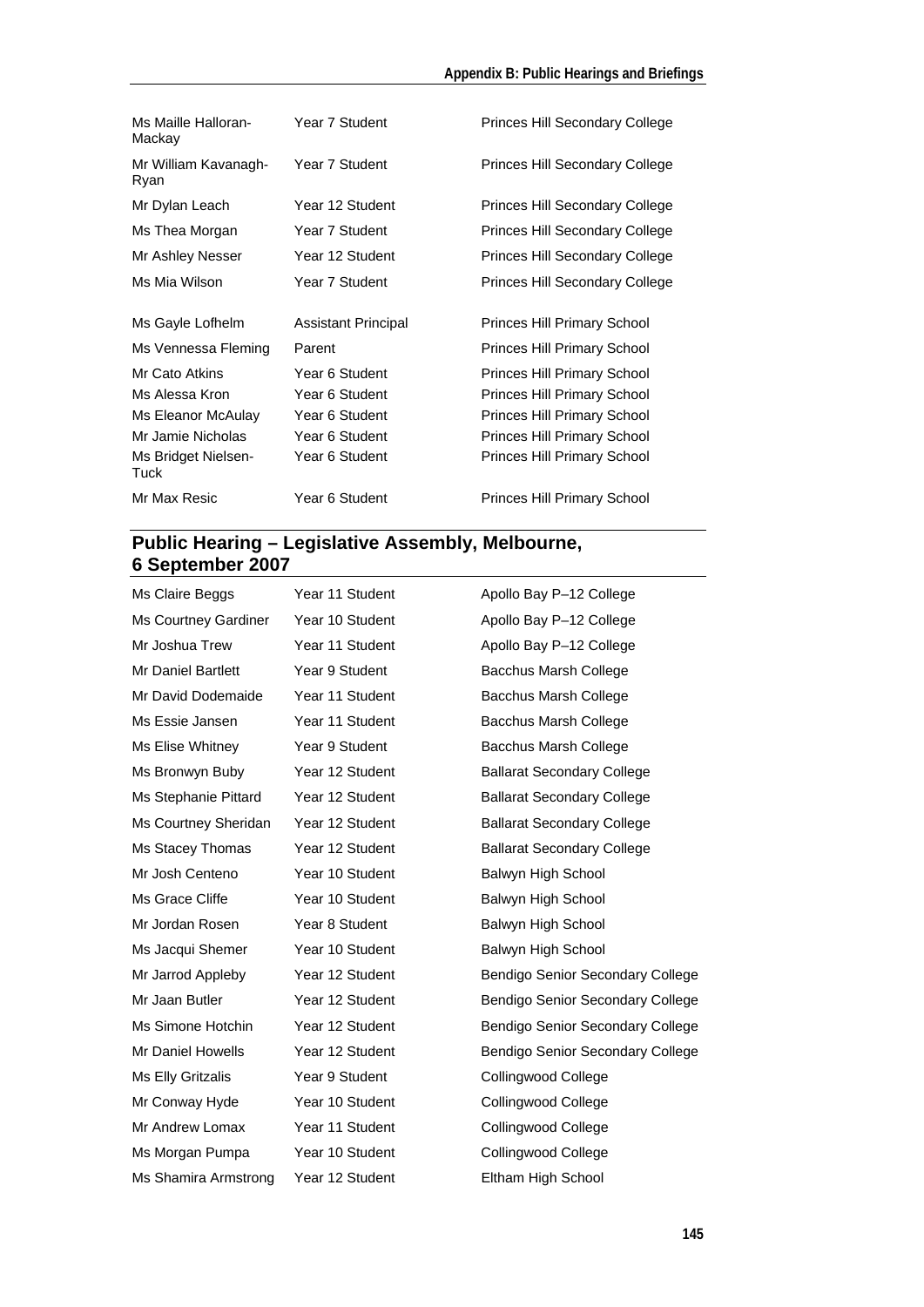Mr Nicholas Hudson Year 12 Student Eltham High School Mr John van Noorden Year 12 Student Eltham High School Ms Larissa Vendramini Year 12 Student Eltham High School Ms Ellana Hedger Year 7 Student Footscray City College Ms Sinead Mildenhall Year 9 Student Footscray City College Ms Anna Sturmey Year 8 Student Footscray City College Mr Darby Turnbull Year 8 Student Footscray City College Ms Victoria Gerard Year 12 Student Frankston High School Mr Adam Greig Year 12 Student Frankston High School Ms Chelsea Hogg Year 12 Student Frankston High School Mr Stephen Toms Year 12 Student Frankston High School Mr Ryan Close Year 12 Student Kew High School Ms Emma Koehn Year 11 Student Kew High School Ms Ashleigh Mullan Year 12 Student Kew High School Ms Katie Watson Year 11 Student Kew High School Mr Brendan Brentwood Year 9 Student Lowanna College Ms Emma Forte Year 12 Student Lowanna College Mr Jacob Keenan Year 9 Student Lowanna College Mr Harley Wood Year 10 Student Lowanna College Ms Hannah Brown Year 11 Student Melbourne Girls' College Ms Erika Codognotto Year 11 Student Melbourne Girls' College Ms Megan Pearce Year 11 Student Melbourne Girls' College Ms Georgia Simmons Year 9 Student Melbourne Girls' College Mr Patrick Clearwater Year 12 Student Melbourne High School Mr Peter Harvey Year 10 Student Melbourne High School Mr Alex Liao **Year 11 Student** Melbourne High School Mr Dean Williams Year 9 Student Melbourne High School Mr Jack Clarke Year 9 Student Sandringham College Ms Nicola Hajncl Year 10 Student Sandringham College Ms Charlotte Mardling Year 9 Student Sandringham College Mr Robert Nyaguy Year 10 Student Sandringham College Ms Sonja Dewar Year 10 Student Shepparton High School Ms Catriona Forrester Year 10 Student Shepparton High School Ms Eilidh Forrester Year 10 Student Shepparton High School Ms Joanna Veal Year 10 Student Shepparton High School Mr John Edney Year 11 Student Templestowe College Ms Mollie Ellis Tear 11 Student Templestowe College Ms Annelise Milne Year 9 Student Templestowe College

Mr Cameron Baker Year 9 Student Kyneton Secondary College Ms Nicole Harman Year 9 Student Kyneton Secondary College Ms Johanna Longmuir Year 9 Student Kyneton Secondary College Mr Jack Mackintosh Year 9 Student Kyneton Secondary College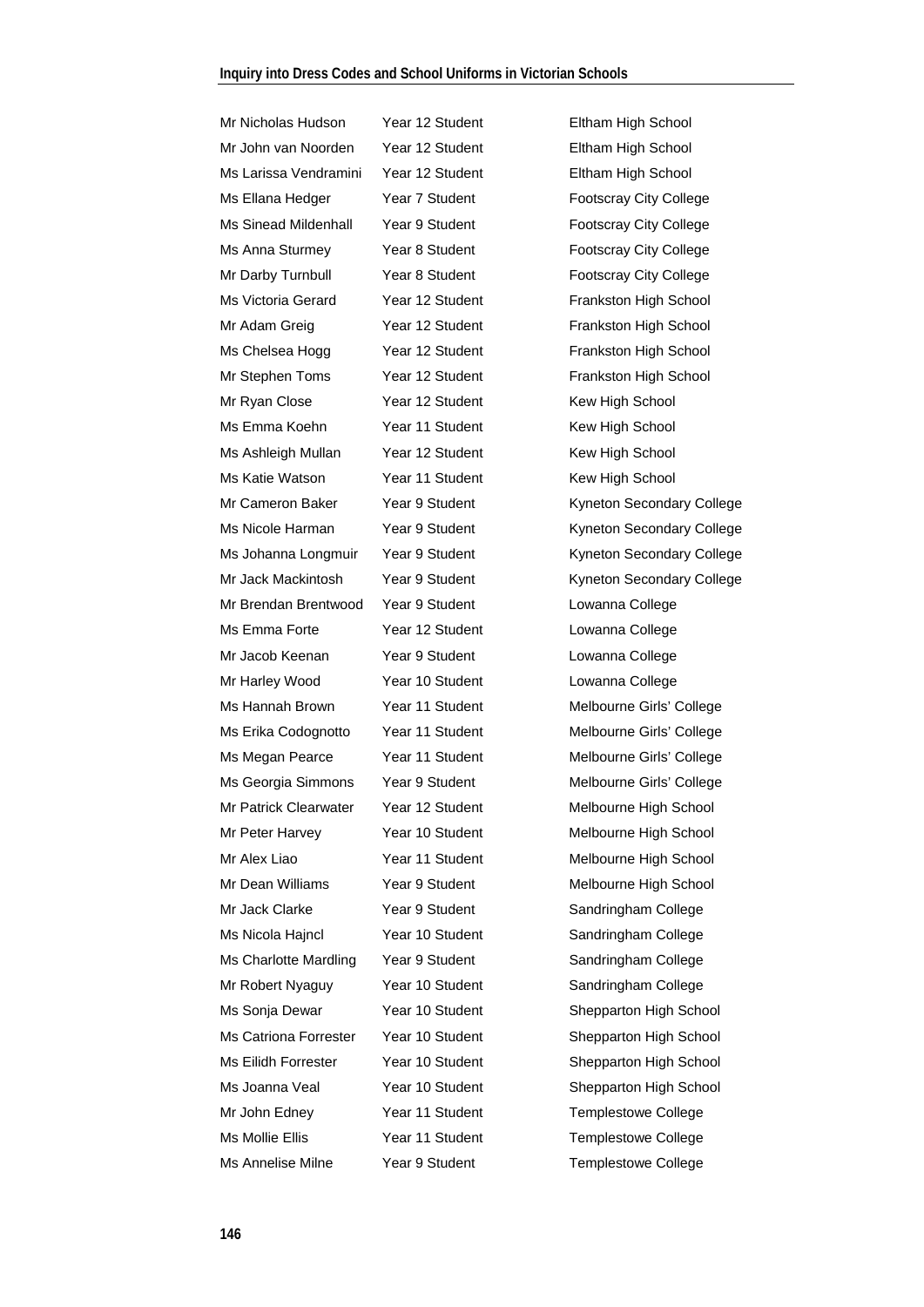| <b>Mr Marcus Reeves</b> | Year 10 Student | <b>Templestowe College</b>        |
|-------------------------|-----------------|-----------------------------------|
| Ms Lizzie Forrest       | Year 11 Student | University High School            |
| Mr Jack Howes           | Year 11 Student | University High School            |
| Ms Olivia Koh           | Year 11 Student | University High School            |
| Ms Caitlin Koller       | Year 11 Student | University High School            |
| Mr Lochlin Deegan       | Year 10 Student | Warragul Regional College         |
| Mr Nathan Dubbeld       | Year 10 Student | Warragul Regional College         |
| Ms Kirby Taylor         | Year 10 Student | Warragul Regional College         |
| Ms Melissa Young        | Year 10 Student | Warragul Regional College         |
| Ms Shani Cashin         | Year 11 Student | Werribee Secondary College        |
| Mr Joel Fisk            | Year 12 Student | Werribee Secondary College        |
| Mr Johnny Hamilton      | Year 10 Student | Werribee Secondary College        |
| Mr Praveen Jacob        | Year 10 Student | Werribee Secondary College        |
| Ms Naomi Chapple        | Year 8 Student  | Western Heights Secondary College |
| Ms Kaytlyn Fitzgerald   | Year 8 Student  | Western Heights Secondary College |
| Ms Lyndall Morris       | Year 8 Student  | Western Heights Secondary College |
| Mr Jack Wright          | Year 8 Student  | Western Heights Secondary College |
| Mr Bradley Exton        | Year 9 Student  | Yea High School                   |
| Ms Brooke Lloyd         | Year 9 Student  | Yea High School                   |
| Ms Jessica McDonald     | Year 11 Student | Yea High School                   |
| Mr Stephen Smith        | Year 11 Student | Yea High School                   |

### **Public Hearing – Legislative Council, Melbourne, 6 September 2007**

| Mr Shane Colley             | Year 6 Student | <b>Belvedere Park Primary School</b> |
|-----------------------------|----------------|--------------------------------------|
| Ms Amber Harry              | Year 6 Student | <b>Belvedere Park Primary School</b> |
| Mr Ivanko Rakoci            | Year 6 Student | <b>Belvedere Park Primary School</b> |
| Ms Christine<br>Semertzidis | Year 6 Student | <b>Belvedere Park Primary School</b> |
| Ms Skye Shayne              | Year 6 Student | Belvedere Park Primary School        |
| Mr Nic Facey                | Year 6 Student | Benalla Primary School               |
| Ms Lydia Hanrahan           | Year 6 Student | Benalla Primary School               |
| Ms Holly Lessing            | Year 6 Student | Benalla Primary School               |
| Ms Sarah McNamara           | Year 6 Student | Benalla Primary School               |
| Mr Sam Schneidier           | Year 6 Student | Benalla Primary School               |
| Ms Georgia Boyle            | Year 6 Student | <b>Essendon Primary School</b>       |
| Mr Nicholas Carlei          | Year 6 Student | <b>Essendon Primary School</b>       |
| Mr Riley Gilbert            | Year 6 Student | <b>Essendon Primary School</b>       |
| Ms Catherine Lee            | Year 6 Student | <b>Essendon Primary School</b>       |
| Ms Hayley Roach             | Year 6 Student | <b>Essendon Primary School</b>       |
| Ms Kate Cohn                | Year 6 Student | Laburnum Primary School              |
| Mr Ben Fernando             | Year 6 Student | Laburnum Primary School              |
| Mr Max Karklins             | Year 6 Student | Laburnum Primary School              |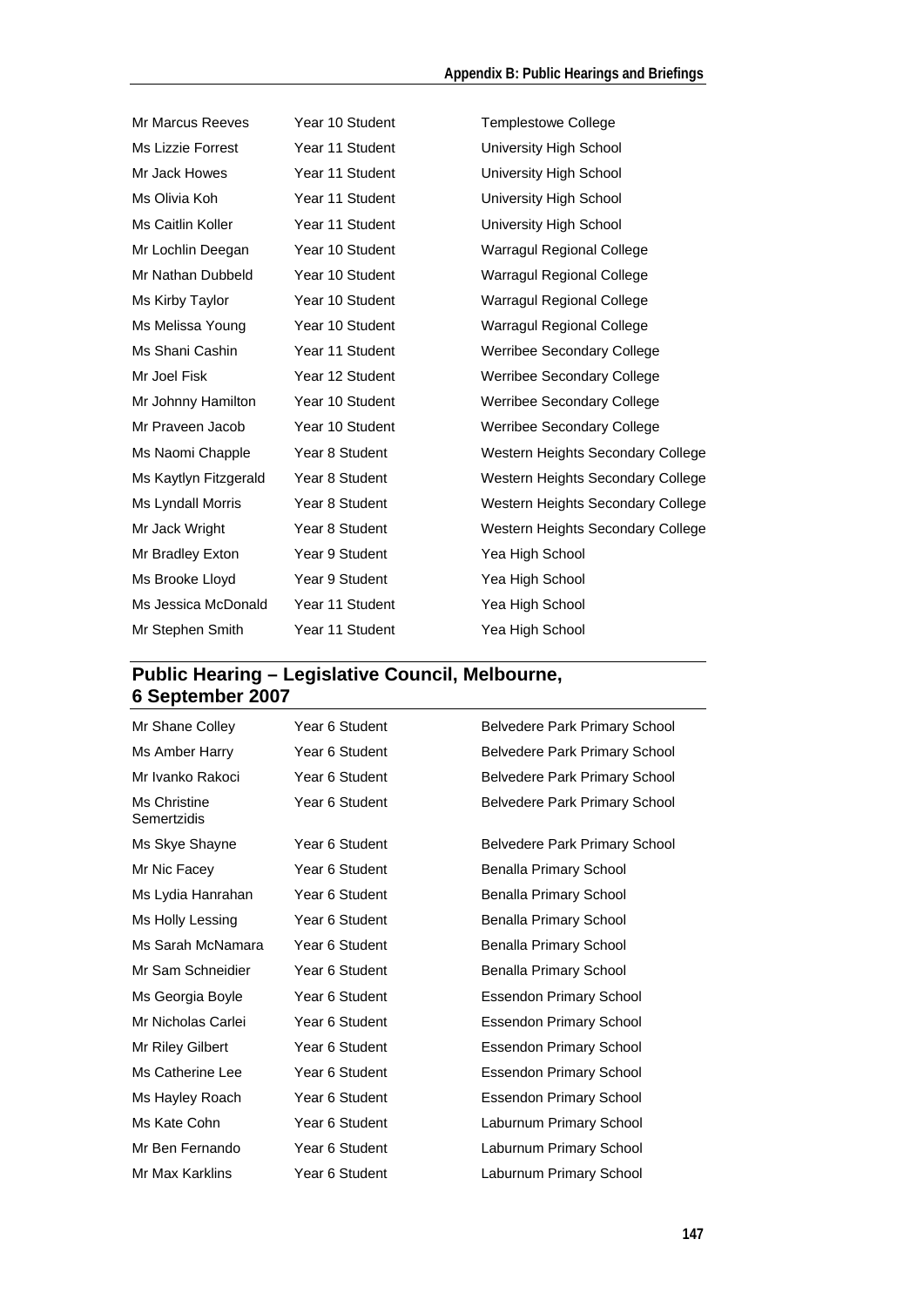| Ms Stephanie Ruth       | Year 6 Student | Laburnum Primary School                      |
|-------------------------|----------------|----------------------------------------------|
| Mr Callum Croker        | Year 6 Student | <b>Spensley Street Primary School</b>        |
| Mr Harry Heard          | Year 6 Student | <b>Spensley Street Primary School</b>        |
| Mr Marcus Hocking       | Year 6 Student | <b>Spensley Street Primary School</b>        |
| Ms Nicola Nelson        | Year 6 Student | <b>Spensley Street Primary School</b>        |
| Ms Anna Richardson      | Year 6 Student | <b>Spensley Street Primary School</b>        |
| Ms Perrin Boseley       | Year 6 Student | St Kilda Park Primary School                 |
| Mr Hugh Kroker          | Year 6 Student | St Kilda Park Primary School                 |
| Ms Ruby Rees-<br>Wemyss | Year 6 Student | St Kilda Park Primary School                 |
| Ms Zara Sengstock       | Year 6 Student | St Kilda Park Primary School                 |
| Mr Gabe Steger          | Year 6 Student | St Kilda Park Primary School                 |
| Mr Harley Burgess       | Year 5 Student | Surfside Primary School                      |
| Mr Lochie Cooke         | Year 5 Student | Surfside Primary School                      |
| Ms Indira Narain        | Year 5 Student | Surfside Primary School                      |
| Ms Danielle Neal        | Year 5 Student | Surfside Primary School                      |
| Mr Lachlan Aitken       | Year 5 Student | Stockdale Road Primary School<br>(Traralgon) |
| Ms Amanda Beattie       | Year 6 Student | Stockdale Road Primary School<br>(Traralgon) |
| Ms Rebecca O'Connor     | Year 6 Student | Stockdale Road Primary School<br>(Traralgon) |
| Ms Abbey Shaw           | Year 6 Student | Stockdale Road Primary School<br>(Traralgon) |
| Ms Sarah Van Dorssen    | Year 6 Student | Stockdale Road Primary School<br>(Traralgon) |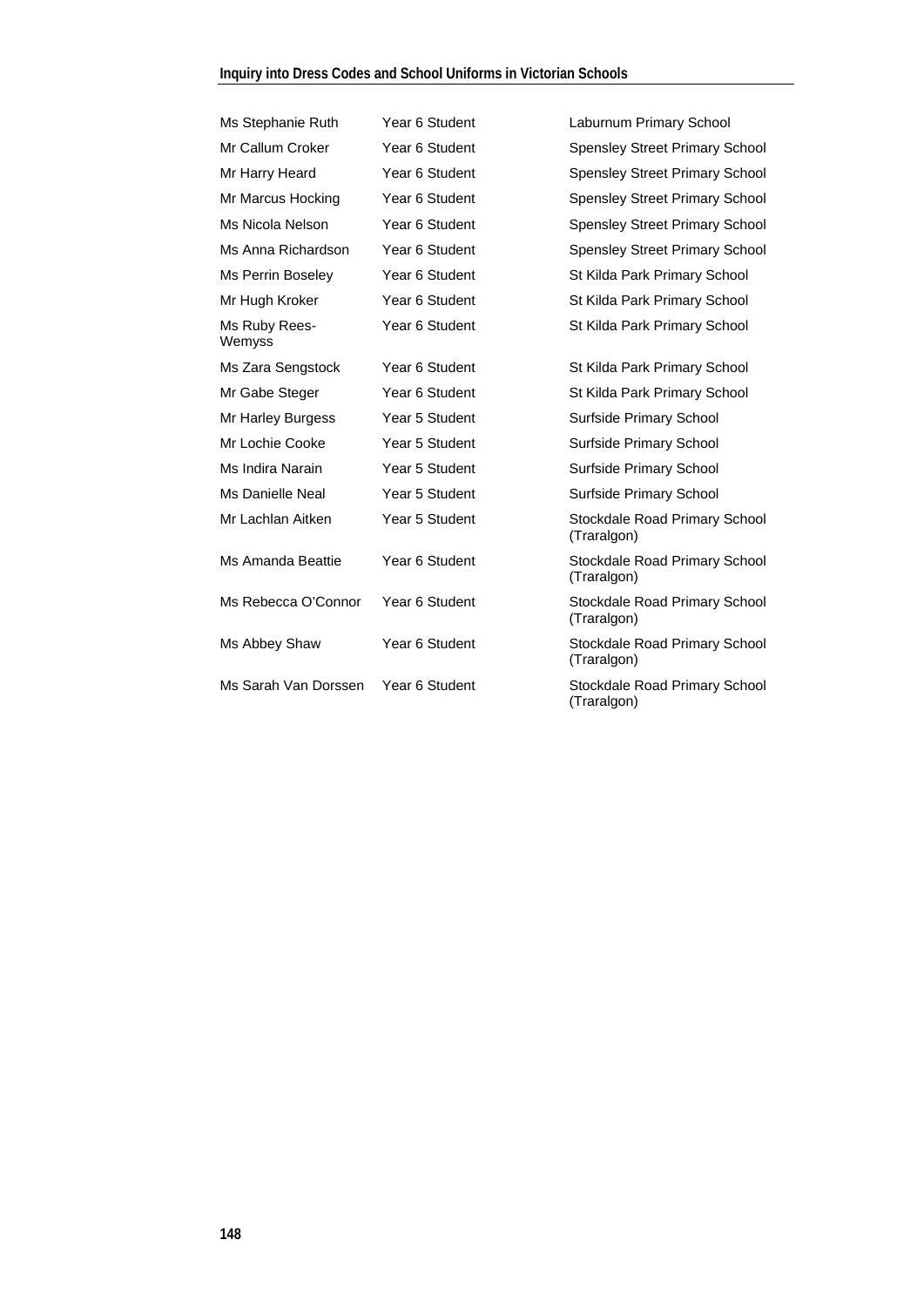## **Appendix C:**

## **Northern Territory Meetings**

#### **Meeting – 12 June 2007**

| <b>Name</b>       | <b>Position</b>                                                        | Organisation                                               |
|-------------------|------------------------------------------------------------------------|------------------------------------------------------------|
| Mr John Glasby    | <b>Executive Director Schools</b><br>$-$ North                         | Department of Employment,<br><b>Education and Training</b> |
| Mr David Jolliffe | General Manager, Schools                                               | Department of Employment,<br><b>Education and Training</b> |
| Mr Rob Picton     | Assistant General<br>Manager- Remote Schools<br><b>Policy Services</b> | Department of Employment,<br><b>Education and Training</b> |
| Mr Rex Symonds    | Director, Schools<br>Operations                                        | Department of Employment,<br><b>Education and Training</b> |

### **School Visit – Darwin High School, 13 June 2007**

| <b>Name</b>        | <b>Position</b>            | Organisation       |
|--------------------|----------------------------|--------------------|
| Ms Marion Guppy    | Principal                  | Darwin High School |
| Ms Jenny White     | <b>Assistant Principal</b> | Darwin High School |
| Ms Claire Chandler | Year 10 Student            | Darwin High School |
| Mr Ian Moriarty    | Year 10 Student            | Darwin High School |

#### **Meetings – 13 June 2007**

| <b>Name</b>               | <b>Position</b>        | Organisation                                  |
|---------------------------|------------------------|-----------------------------------------------|
| Ms Denise Wilkowski       | President              | Association of NT School Education<br>Leaders |
| Mr Julian Denholm         | Principal              | Good Shepherd Lutheran School                 |
| Hon Paul Henderson<br>MLA | Minister for Education | Northern Territory Government                 |

#### **School Visit – Taminmin High School, 14 June 2007**

| <b>Name</b>         | <b>Position</b>       | Organisation                |
|---------------------|-----------------------|-----------------------------|
| Mr Tony Considine   | Principal             | <b>Taminmin High School</b> |
| Mrs Robyn Morrison  | Head of Senior School | Taminmin High School        |
| Mrs Miriam McDonald | Head of Middle School | Taminmin High School        |
| Mr Andrew Oliver    | Head of VET           | <b>Taminmin High School</b> |
| Ms Olivia Agostini  | Year 9 Student        | <b>Taminmin High School</b> |
| Mr Jack Bates       | Year 9 Student        | <b>Taminmin High School</b> |
| Ms Eileen Lim       | Year 12 Student       | <b>Taminmin High School</b> |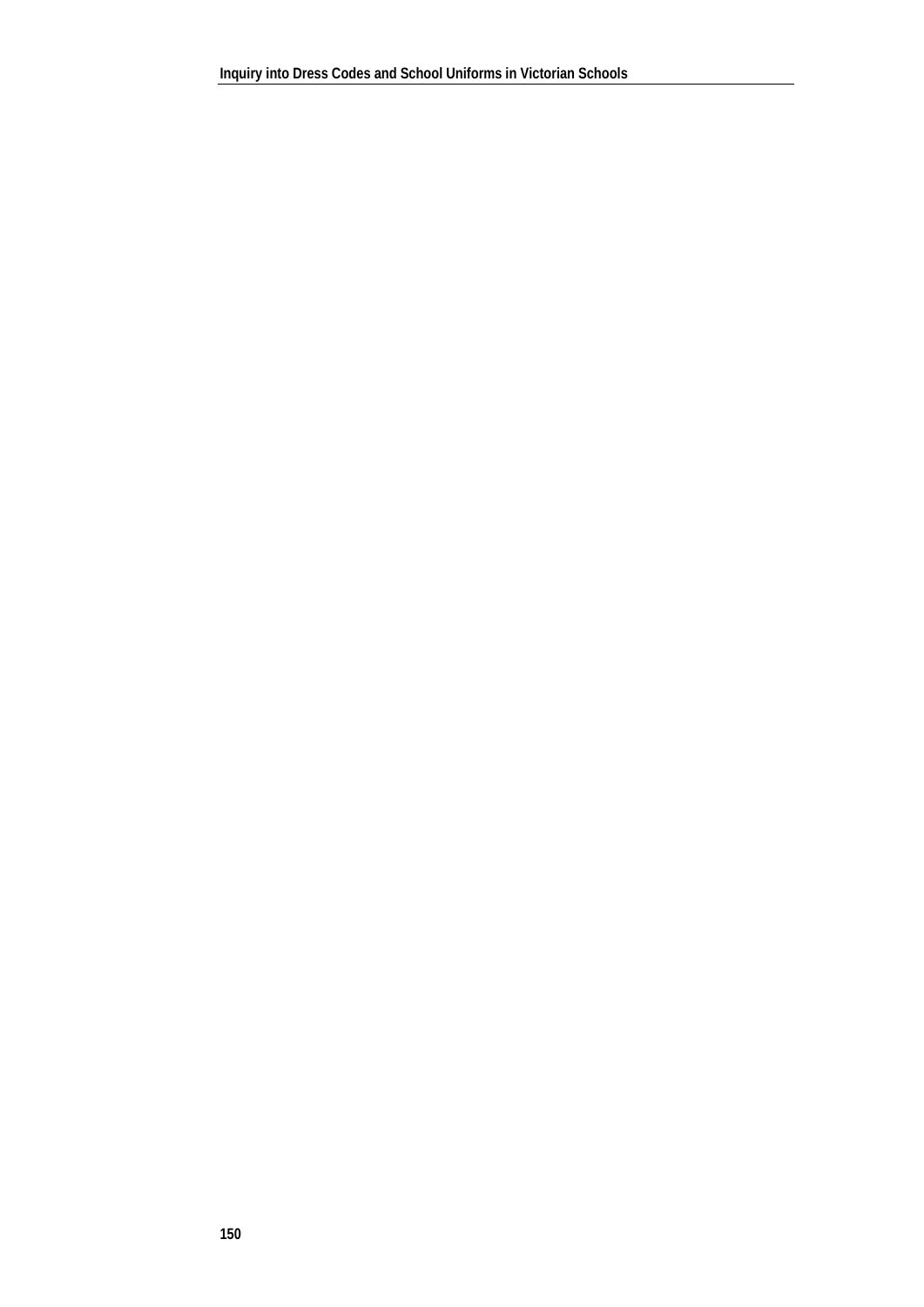# **Appendix D: Mock 'School Uniform Bill 2007'**

The public hearing at Parliament House on 6 September 2007 provided a unique opportunity for students to learn about, and participate in, Victorian democratic processes. To strengthen students' learning about how Parliament works and to provide a focus for their discussion, the Committee structured the Hearing around a mock parliamentary Bill: 'School Uniform Bill 2007'. The views students presented on the 'Bill' made a real and important contribution to the evidence for the inquiry.

The mock 'Bill' had six clauses, covering six topics identified in the Terms of Reference for the inquiry. To ensure that all topics were addressed in the hearing, the clauses of the 'Bill' were allocated to individual schools. The eight primary schools participating in the hearing were each allocated three clauses and the 22 secondary schools were each allocated one or two clauses (refer Appendix F). Schools could also propose amendments to any clause of the bill.



Inquiry into Dress Codes and School Uniforms in Victorian Schools

STUDENT HEARING

### **School Uniform Bill 2007**

A Bill for an Act to regulate uniform policies in Victorian schools.

#### **Table of provisions**

| $\mathcal{P}$ |                                                                   |
|---------------|-------------------------------------------------------------------|
|               |                                                                   |
|               |                                                                   |
| 4             |                                                                   |
| 5.            | Uniform policy to ensure student health and safety                |
| 6             | Uniform policy to apply equally to all students, with exemptions  |
|               |                                                                   |
|               | Uniforms to reflect appropriate costs and purchasing arrangements |
|               | Schools to define consultation and communication process for      |
|               |                                                                   |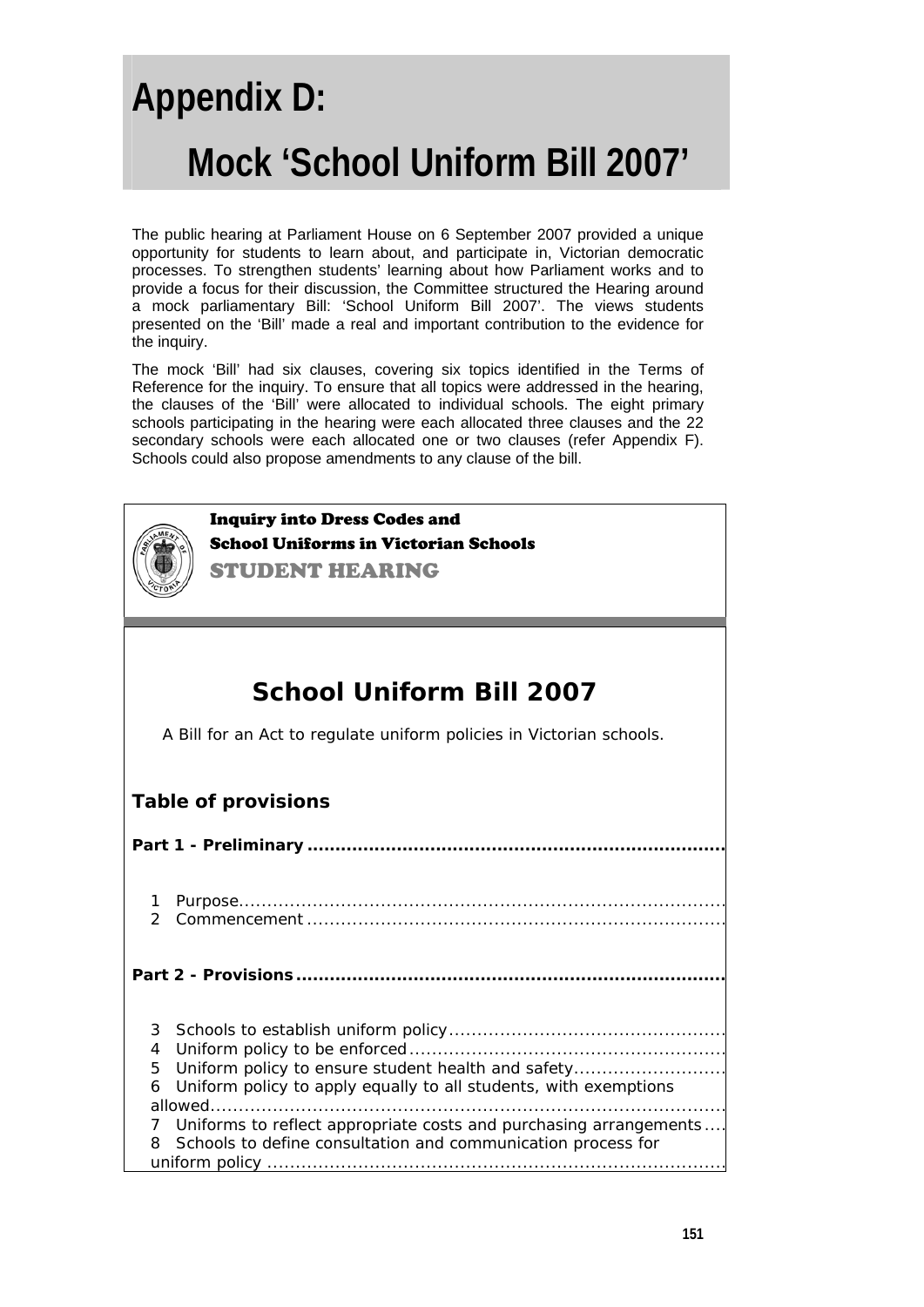### **Part 1 - Preliminary**

#### **1** *Purpose*

- 1) The purpose of the Act is to require all schools in Victoria to introduce a school uniform policy, and to regulate:
	- a) the nature of the policy;
	- b) enforcement of the policy;
	- c) health and safety considerations;
	- d) equity and exemptions to the policy;
	- e) uniform cost and purchasing considerations; and
	- f) the process for establishing and communicating the policy.

#### **2** *Commencement*

1) The Act shall commence six months from the day it receives assent from the Governor of Victoria.

#### **Part 2 - Provisions**

#### **3** *Schools to establish uniform policy*

- 1) Schools are required to establish a uniform policy for their students, being a detailed written statement which:
	- a) requires students at all year levels in the school to wear a uniform;
	- b) specifies the items of clothing which constitute the uniform; and
	- c) specifies the design and colour of the uniform.
- 2) Uniform designs and colours specified in the policy must:
	- a) be traditional and attractive;
	- b) encourage students and staff to take pride in the school; and
	- c) present a positive image for the school in the community.
- 3) The uniform policy must also require that:
	- a) students' hair is not dyed an unnatural colour;
	- b) students do not wear make-up; and
	- c) male students are clean-shaven.
- 4) The uniform policy will apply to students:
	- a) during school hours;
	- b) while travelling to and from school; and
	- c) during school activities out of school hours.
- 5) The uniform policy must include a dress code for school staff, being a detailed written statement which:
	- a) sets appropriate standards for professional clothing; and
	- b) requires staff to comply with the health and safety requirements described in sections 5.1 and 5.2 of this Act.

#### **4** *Uniform policy to be enforced*

- 1) The school is required to enforce its uniform policy, to ensure that all students are in correct uniform during the times specified in Section 3.4 of this Act.
- 2) The uniform policy must clearly describe the disciplinary measures to be used in its enforcement.
- 3) In choosing which disciplinary measures to use to enforce the uniform policy, teachers should consider:
	- a) the seriousness of the breach;
	- b) the frequency of the breach;
	- c) the age and personal circumstances of the student; and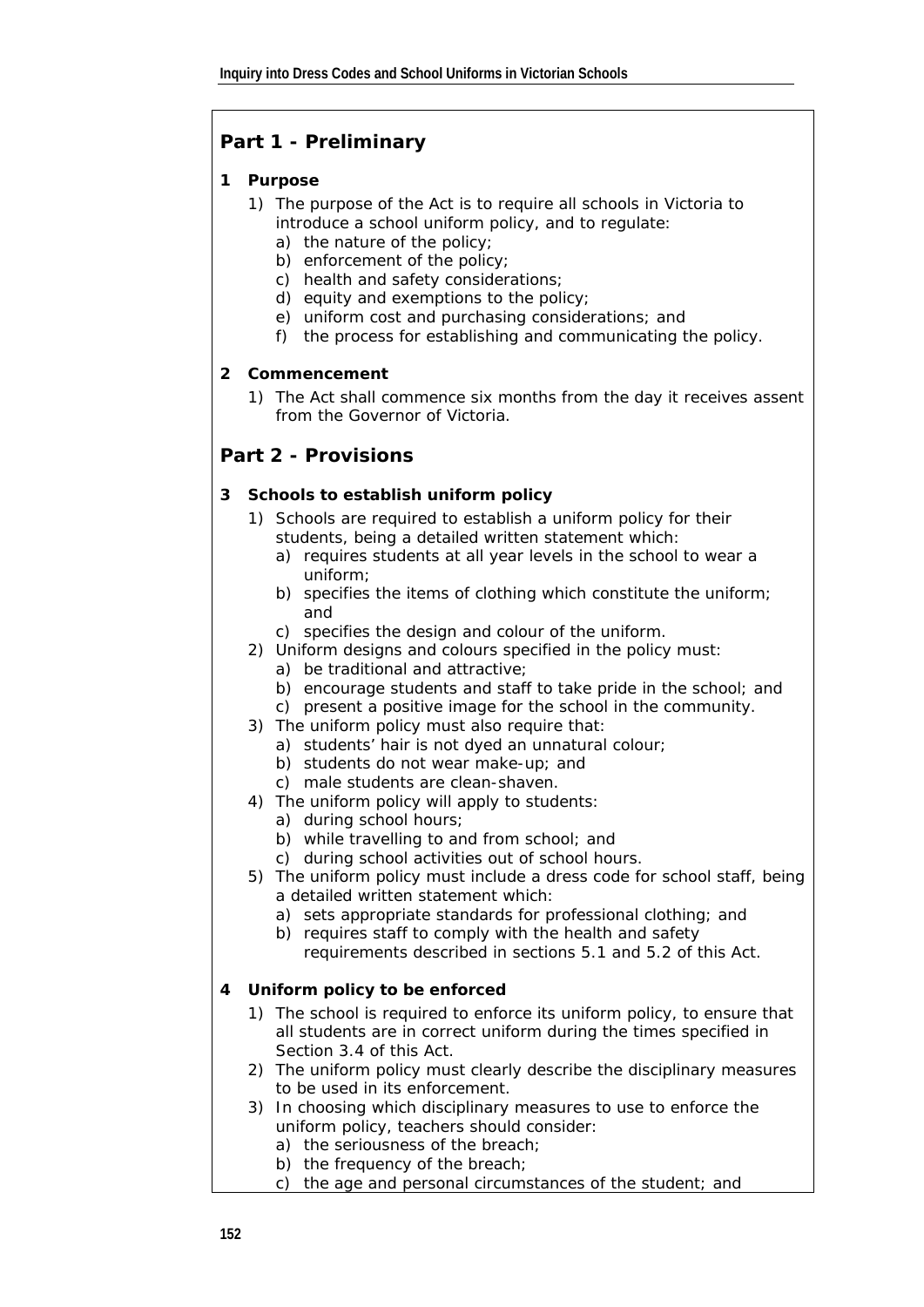- d) the likely impact on teacher/student relationships.
- 4) Appropriate disciplinary measures include:
	- a) verbal reminders to students;
	- b) detention;
	- c) communication with parents; and
	- d) additional duties in the school community.
- 5) Disciplinary measures for enforcing the uniform policy should be chosen to minimise disruption to teaching and learning.
- 6) Disciplinary measures for enforcing the uniform policy should ensure that a student's learning is not adversely affected, and must not include:
	- a) withdrawal from class;
	- b) suspension; or
	- c) expulsion.
- 7) Where possible, teachers may confiscate items worn by students which do not comply with the uniform policy. Confiscated items must be returned to students no later than the end of the term.
- 8) No disciplinary measures may be used where a student has been granted an exemption to the uniform policy under Clause 6 of this Act.
- 9) An exception to section 4.6(a) is possible only when the student's continued presence in the class presents a risk to their own or to others' safety.
- 10)If a student is withdrawn from class for wearing unsafe attire, materials must be provided to ensure that their learning is not compromised.

#### **5** *Uniform policy to ensure student health and safety*

- 1) To comply with the school's duty of care relating to student health and safety, the uniform policy must prohibit the wearing of:
	- a) thongs;
	- b) jewellery or piercings, other than a single stud or sleeper in the ear lobe; and
	- c) any other garment or accessory which presents a safety risk.
- 2) The uniform policy must require the wearing of:
	- a) close-toed shoes in all technology classes;
	- b) broad-brimmed or legionnaire style hats outside during terms 1 and 4;
	- c) shirts with elbow-length sleeves during terms 1 and 4; and
	- d) UV-protective sunglasses outside during terms 1 and 4.
- 3) The uniform must make it easy to identify non-students on school grounds, and to identify school students on school excursions.
- 4) The uniform must enable students to dress comfortably for local temperatures and weather conditions.
- 5) The uniform must enable students to engage in physical exercise during lunch breaks, physical education classes and sports, either:
	- a) by offering uniform options, including shoes, which permit freedom of movement; or
	- b) by permitting a change of uniform for times in which physical exercise is likely to occur, including lunch breaks.
- 6) If students are required to wear a different uniform for physical education or sports, the school is required to either:
	- a) provide students with private spaces so as they do not have to change in front of other students; or
	- b) permit students to wear sports uniform all day, on days when they have physical education or sports.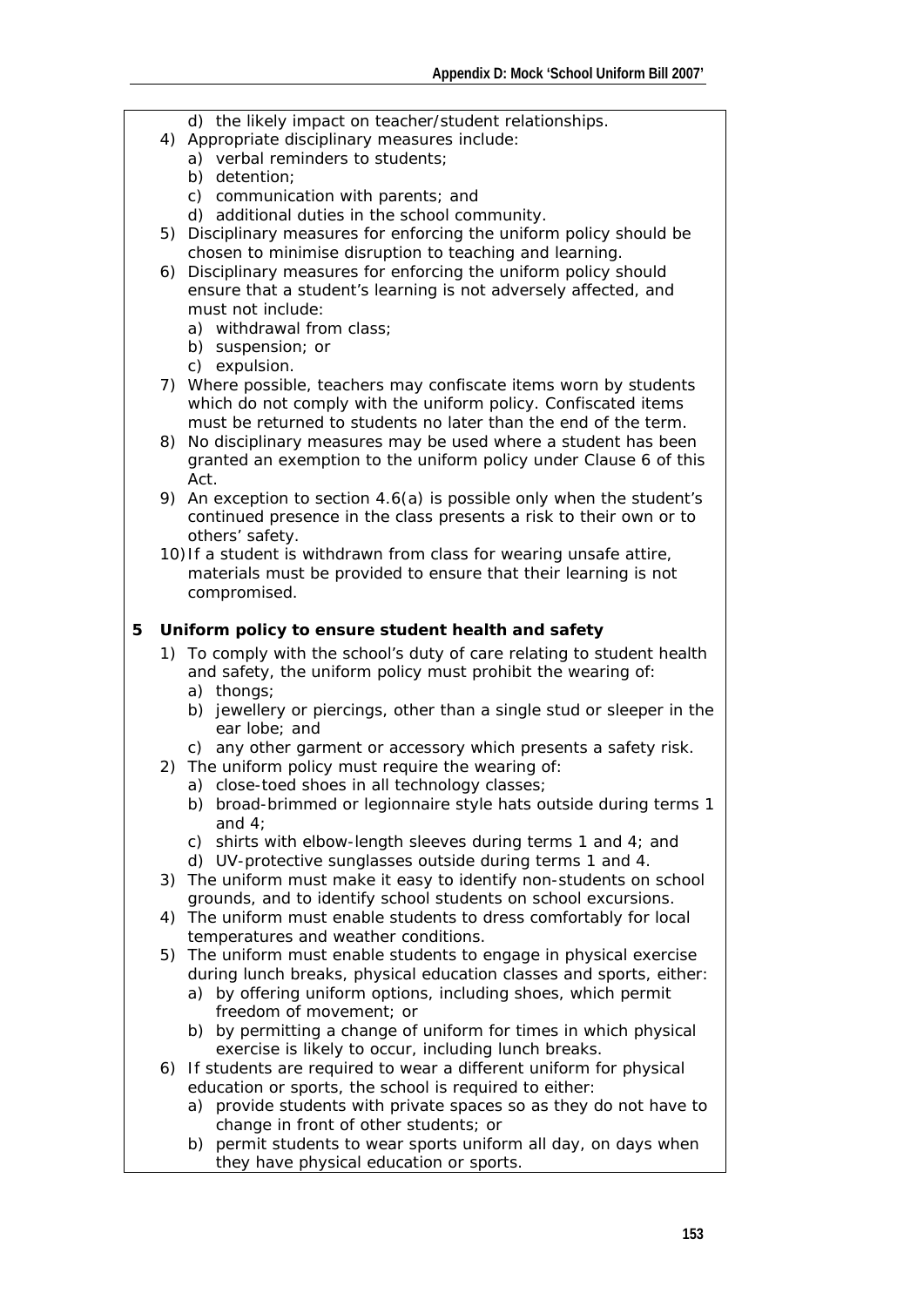#### **6** *Uniform policy to apply equally to all students, with exemptions allowed*

- 1) As far as possible, the uniform policy must apply equally to all students, and must include:
	- a) Equal or similar options for both boys and girls, especially shorts and/or trousers for girls; and
	- b) A range of sizes and designs to suit a variety of body shapes.
- 2) The uniform policy must allow students exemptions for the wearing of items required by their religion, including but not limited to:
	- a) hijabs, niqabs and burqas for Muslim students;
	- b) turbans, kirpans, and karas for Sikh students;
	- c) yarmulke for Jewish students; and
	- d) crucifixes for Catholic or other Christian students.
- 3) Wherever possible, the religious items permitted under section 6.2 must be worn in the colours of the school uniform.
- 4) Exemptions must be granted to students where the wearing of a uniform:
	- a) causes significant discomfort;
	- b) causes significant emotional distress; or
	- c) prevents students from participating in school activities on an equal level to their peers.

Grounds on which such exemptions may be granted may include:

- d) body size;
- e) physical disability;
- f) health conditions or allergies; or
- g) emotional or behavioural difficulties.
- 5) Exemptions to uniform may not be granted on the basis of financial hardship. Where a student or their family is able to demonstrate inability to meet the cost of the school uniform, it is the school's responsibility to provide assistance as described in section 7.4 of this Act.
- 6) The school may reject any request for an exemption which is not based on any of the grounds listed in section 6.4.
- 7) If the school and the student, and/or their parent/caregiver, cannot agree about whether an exemption should be granted:
	- a) the decision whether to grant the requested exemption will be made by the Education Department; and
	- b) the student will continue attending school, either in or out of uniform, while the Department considers its decision.
- 8) The school is required to maintain strict confidentiality regarding personal details which are revealed in the process of requesting a uniform exemption.

#### **7** *Uniforms to reflect appropriate costs and purchasing arrangements*

- 1) In choosing items and manufacturers for its uniform, schools are required to ensure that:
	- a) most members of the school community can afford all items required by the uniform policy; and
	- b) the items required by the uniform policy are easy to obtain for the majority of the school community.
- 2) Except where this is not possible under section 7.1, uniform items must incorporate:
	- a) high quality, durable materials and manufacturing; and
	- b) fabrics and designs which are easy and economical to maintain.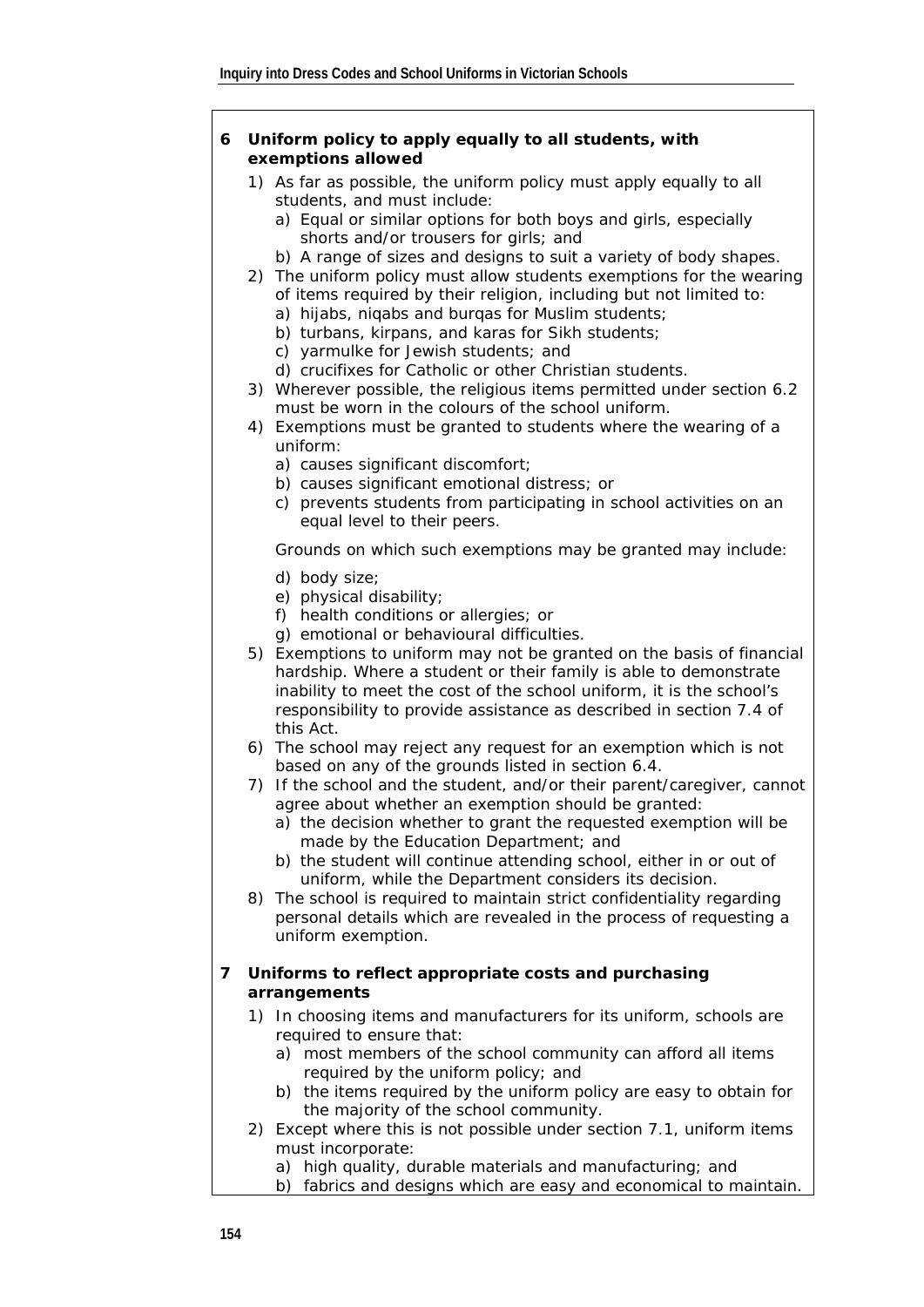- 3) Schools are not permitted to use the sale of uniforms for fundraising. If uniform items are sold through the school, no profit can be made on the sale of these items.
- 4) The school is required to offer assistance in obtaining uniforms to families and students in financial difficulty, including:
	- a) uniform loan or exchange services;
	- b) flexible payment options, such as lay-by;
	- c) providing quality second-hand uniforms free of charge; and
	- d) applying to the State School's Relief Fund.
- 5) Financial assistance must be provided in such a way that students and families in financial hardship are not stigmatised or embarrassed.
- 6) School uniforms must only be purchased from manufacturers who can demonstrate that their manufacturing is:
	- a) environmentally friendly;
	- b) Australian made; and
	- c) ethical and non-exploitative.

#### **8** *Schools to define consultation and communication process for uniform policy*

- 1) Schools are required to clearly define a process for:
	- a) establishing a new uniform policy; and
	- b) reviewing or changing an existing uniform policy.
- 2) Schools are required to review their uniform policy every three years, to ensure it continues to reflect the values and preferences of the school community.
- 3) The process must ensure that careful consideration is given to the views of:
	- a) teachers in the school;
	- b) students in the school:
	- c) parents/caregivers in the school community; and
	- d) significant cultural, religious and other groups in the school community.
- 4) If the groups listed in section 8.3 are unable to agree on all or part of a uniform policy, the decision will be made by the Education Department.
- 5) Any change made to the uniform policy must:
	- a) not come into force earlier than one year after the decision to change has been made; and
	- b) be communicated directly to parents through the school newsletter.
- 6) Students and their parents/caregivers must agree to abide by the uniform policy before they are allowed to enrol at the school.
- 7) The uniform policy must be available to be viewed by anyone at any time, either at the school office or on the school website.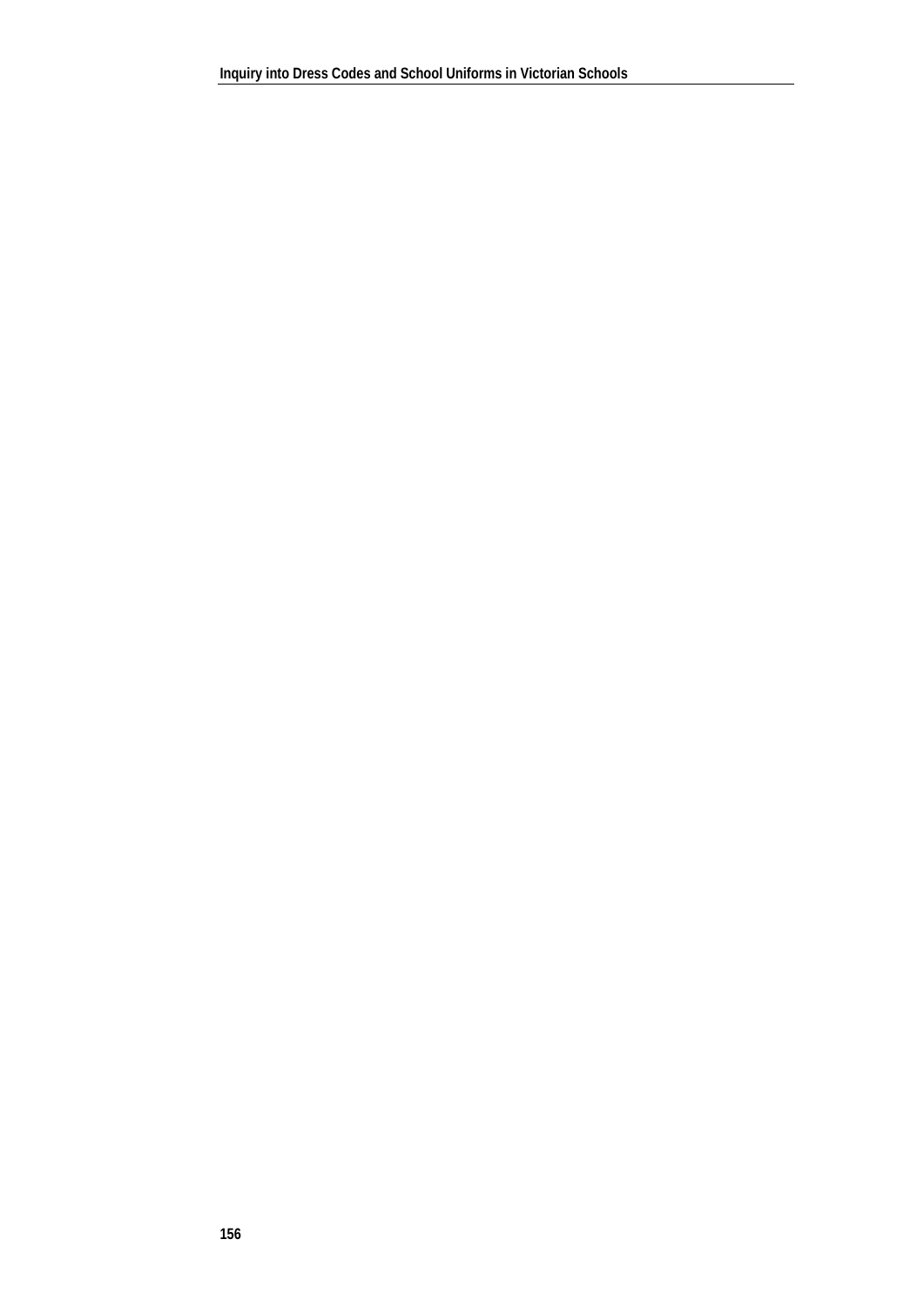# **Appendix E: Student Discussion Questions**

These questions were provided to help students explore and understand the issues in the mock parliamentary 'Bill', the 'School Uniform Bill 2007', which was discussed at a public hearing of the Education and Training Committee at Parliament House on 6 September 2007.

These questions were intended to be used by students and their teachers as a guide and a source of ideas in preparing for the hearing. While students could address the Discussion Questions for their allocated topics in their statements for the hearing if they chose, they were not required to do so. Rather, all schools were encouraged to approach their allocated topics in the way that was most meaningful to them.



Inquiry into Dress Codes and School Uniforms in Victorian Schools STUDENT HEARING

### **Student Discussion Questions**

#### **Clause 3: Schools to establish uniform policy**

- Does your school have a uniform policy or dress code? What does it involve? How much choice does it give you about what you wear to school?
- Would you rather go to a school with a uniform, or one without? Why?
- Not all schools in Victoria currently have uniforms. Why do you think this is?
- When should students have to wear their uniforms? If a student is wearing their uniform outside of school, is it still important that they wear it correctly?
- How would it affect your school if the uniform policy was changed either to give students more choice about what to wear, or to make the policy stricter?
- Think about the different designs of school uniform you've seen. What do they say about the school? What do you think a good school uniform should look like?
- Many school uniform policies are not just about clothing. Why do schools make rules about haircuts, make-up etc? Are there any other aspects of student appearance that schools might need to have rules about?
- Should schools make rules about what teachers wear? Why might they be different from the rules for students?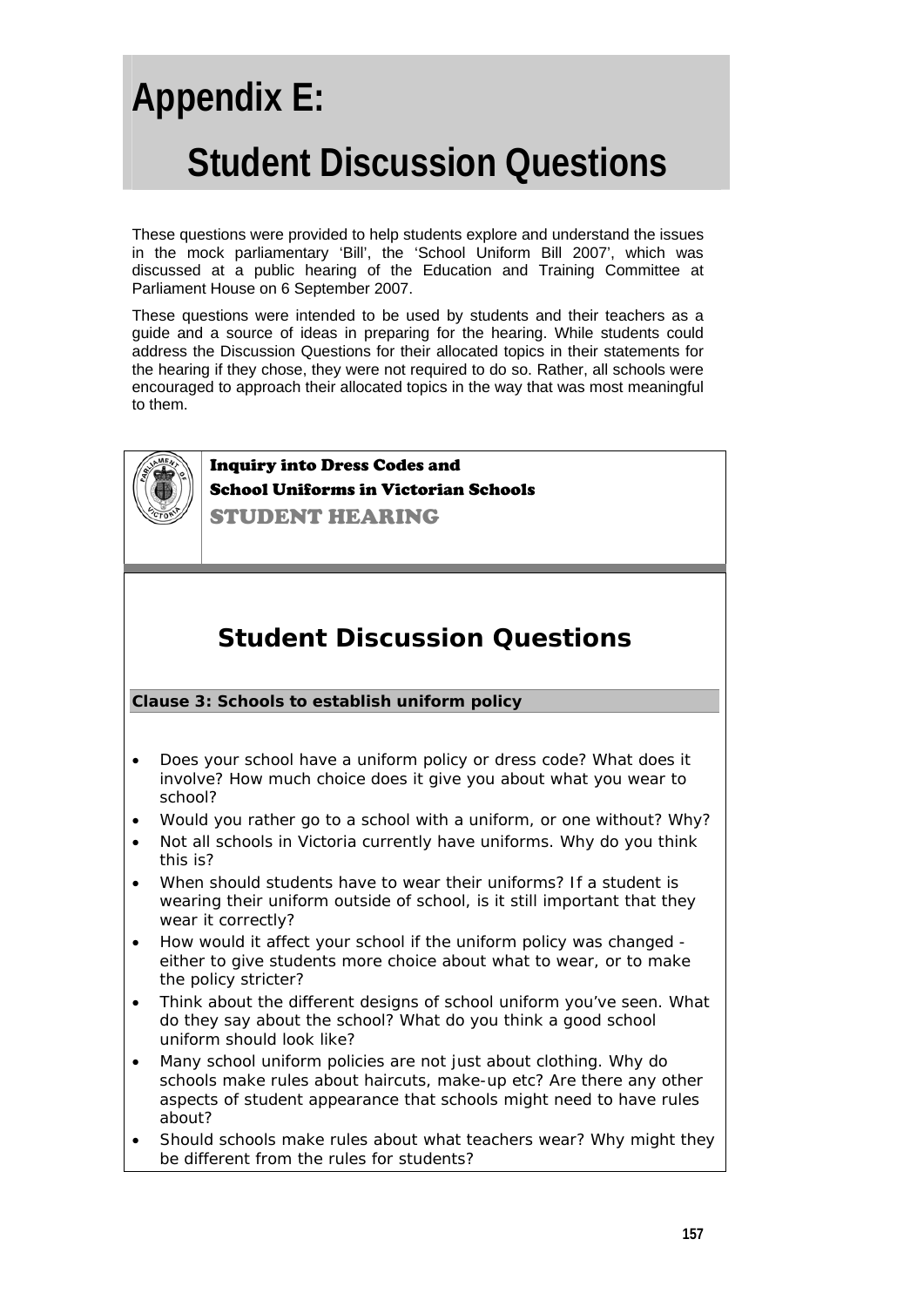#### **Clause 4: Uniform policy to be enforced**

- How does wearing a uniform affect students' behaviour? Does it make students more disciplined, or does it make them more likely to rebel?
- What happens at your school if you break the uniform rules? Do you think the consequences are appropriate? Is it appropriate for students to miss classes because they are not wearing their uniform correctly?
- What are some of the reasons why students break uniform rules? Are they the same as the reasons for other kinds of misbehaviour?
- Should there be different punishments for students who break uniform rules, compared to students who break other kinds of rules?
- What effect does enforcing the uniform policy have on relationships between teachers and students? Does it foster respect, or cause conflict between them?
- How much time should teachers spend disciplining students who break uniform rules? How could schools make sure that their uniform policy is enforced, without causing too much disruption in the classroom?
- Is it better to reward students who don't break uniform rules, or punish students who do? Which is more likely to get students to cooperate?
- Should uniform enforcement be different for students of different ages?

#### **Clause 5: Uniform policy to ensure student health and safety**

- How does your school's uniform or dress code help keep you safe and healthy?
- Is it possible that a school uniform or dress code might prevent students from being safe and healthy?
- Having a school uniform makes students easy to identify. What are some times when this might have a positive or negative effect on student safety?
- How people dress can affect their emotional as well as physical health. How might a uniform support or endanger students' emotional wellbeing?
- If making a uniform safer means it is less comfortable, more expensive, or not as attractive, should schools make students wear it?
- Should schools which do not have uniforms still have rules about student clothing relating to health and safety? Or should students be trusted to dress safely?
- Should teachers follow the same rules as students when it comes to dressing safely?
- Do you think older students are more or less likely to dress safely than younger ones? Should there be different health and safety rules for different age groups?

#### **Clause 6: Uniform policy to apply equally to all students**

• How does what you wear to school show that you are unique? How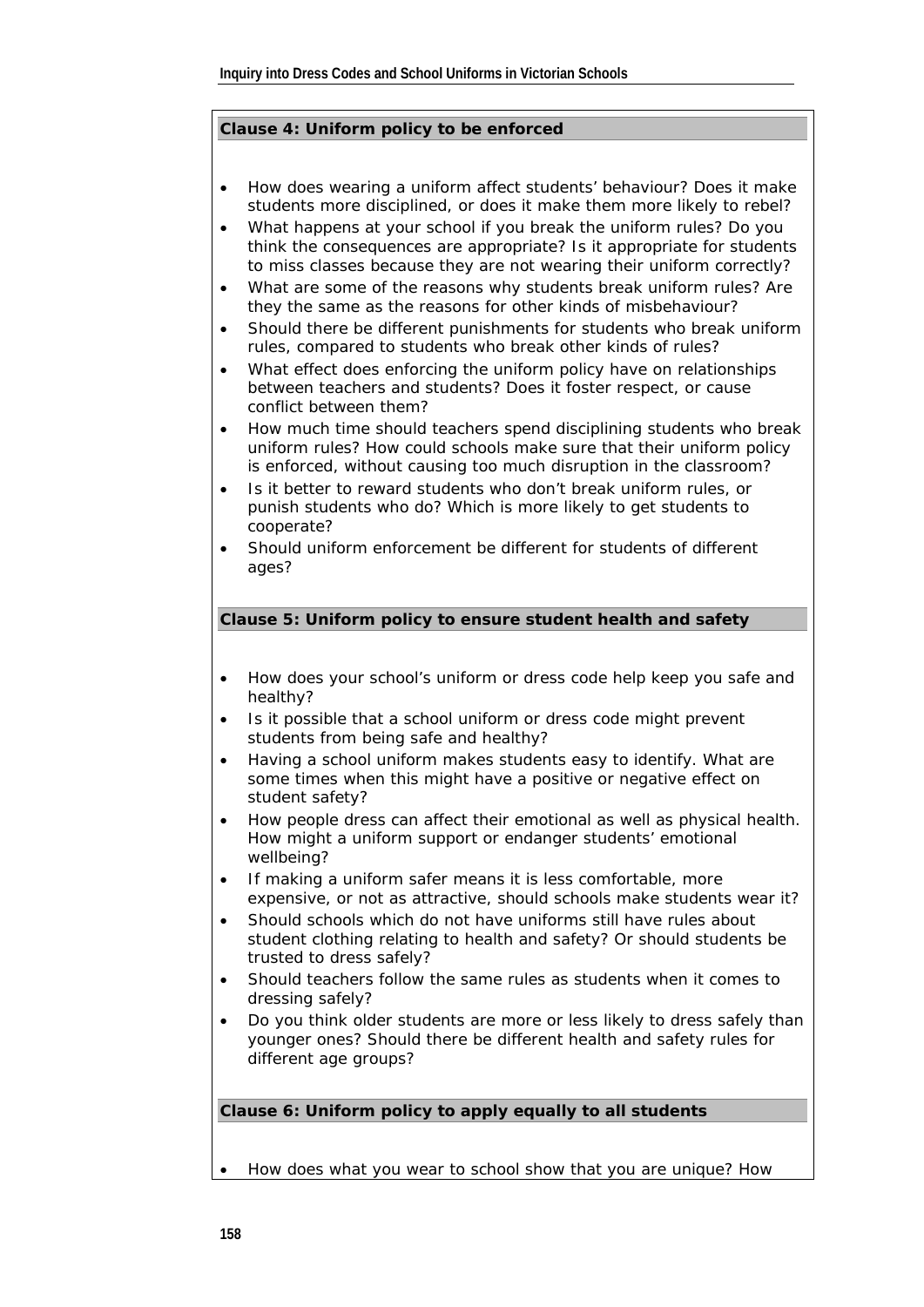does it show that you belong to your school community?

- What are some of the reasons students might be discriminated against at school? How might a school uniform protect students from discrimination?
- Even if students are all wearing the same clothing, they don't all look the same. Does wearing a uniform really make students more equal?
- The Bill lists some specific religious items for exemptions to the uniform policy. Do you think all of these should be permitted? Are there any missing?
- If students can be granted uniform exemptions for special reasons, should other students be allowed to do the same? For example, should a non-Muslim girl be allowed to wear a hijab at school if she wants to? What if a student simply has philosophical objections to wearing the uniform?
- Do you think discrimination is more likely to occur in schools with uniforms or without? What other factors in the school might affect the level of discrimination?
- Victorian law states that government schools should be secular (nonreligious). Does this affect whether students should be allowed to wear religious items?
- Some schools believe that if some students look different from others, it might make them targets for bullying or discrimination. Is it more important that all students look the same, or that some are allowed to look different?

#### **Clause 7: Appropriate costs and purchasing arrangements**

- Do you think it would cost more for you to wear a uniform to school, or to wear whatever you wanted? Why?
- Who decides where you buy the clothes you wear to school you, your parents, or your school? How is this decision made?
- Some schools have cheap uniforms, whereas others are quite expensive. Why do you think this is? How might a cheap or costly uniform affect students and their families?
- Do government schools have a responsibility to help students and families who can't afford to buy the uniform? Or should those students find another school?
- How might a school help a student or family who needs assistance buying a uniform, without making them feel embarrassed or uncomfortable?
- Is it fair for schools to make students and their families buy the uniform if they can afford to do so, even if they would rather spend their money on other things?
- Do schools have a responsibility to set an example by buying uniforms from Australian Made, ethical or environmentally-friendly companies? What if this means that the uniforms cost more for parents and students?
- Should schools be allowed to make a profit on uniform sales, if this money goes towards improving the school?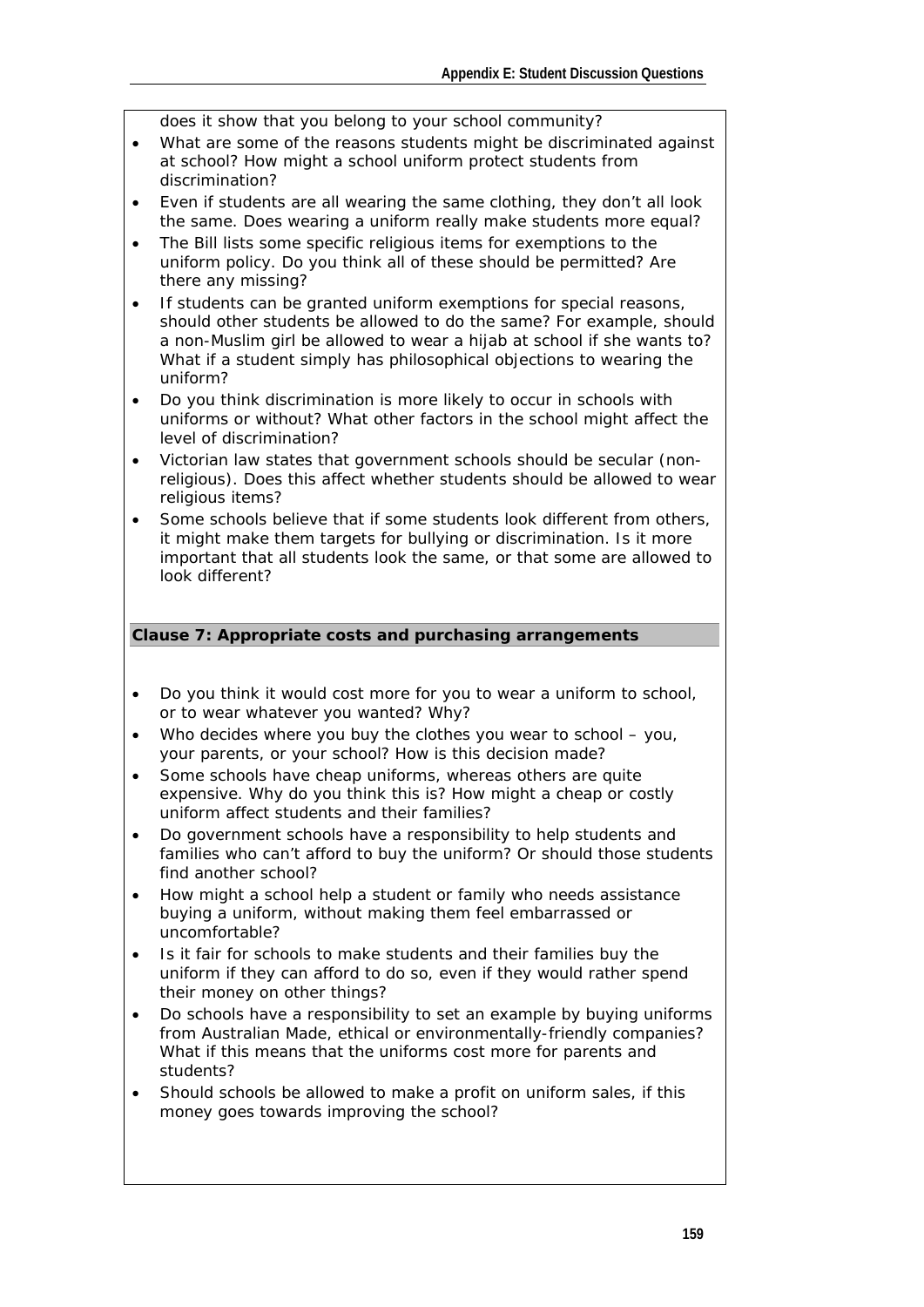#### **Clause 8: Schools to define consultation and communication process**

- How was your school's current uniform policy or dress code developed? Who had a say in the decision? Does anyone in the school community disagree with it?
- If you wanted to make a change to your school's uniform policy or dress code, what would you need to do?
- Has your school's uniform policy or dress code been changed recently? Why? What happened?
- How has your school community changed since you started school? How might changes in the school community affect uniform policies?
- Who should ultimately be responsible for deciding what students wear to school – students, parents, schools, or the government?
- How often should a school review its uniform policy? Who should be involved?
- Should students still have to comply with a uniform policy if it hasn't been communicated through the school newsletter? Who has the responsibility for making sure that students know the rules?
- If a student or their family doesn't agree with the uniform policy in a government school, should they be forced to go to a different school?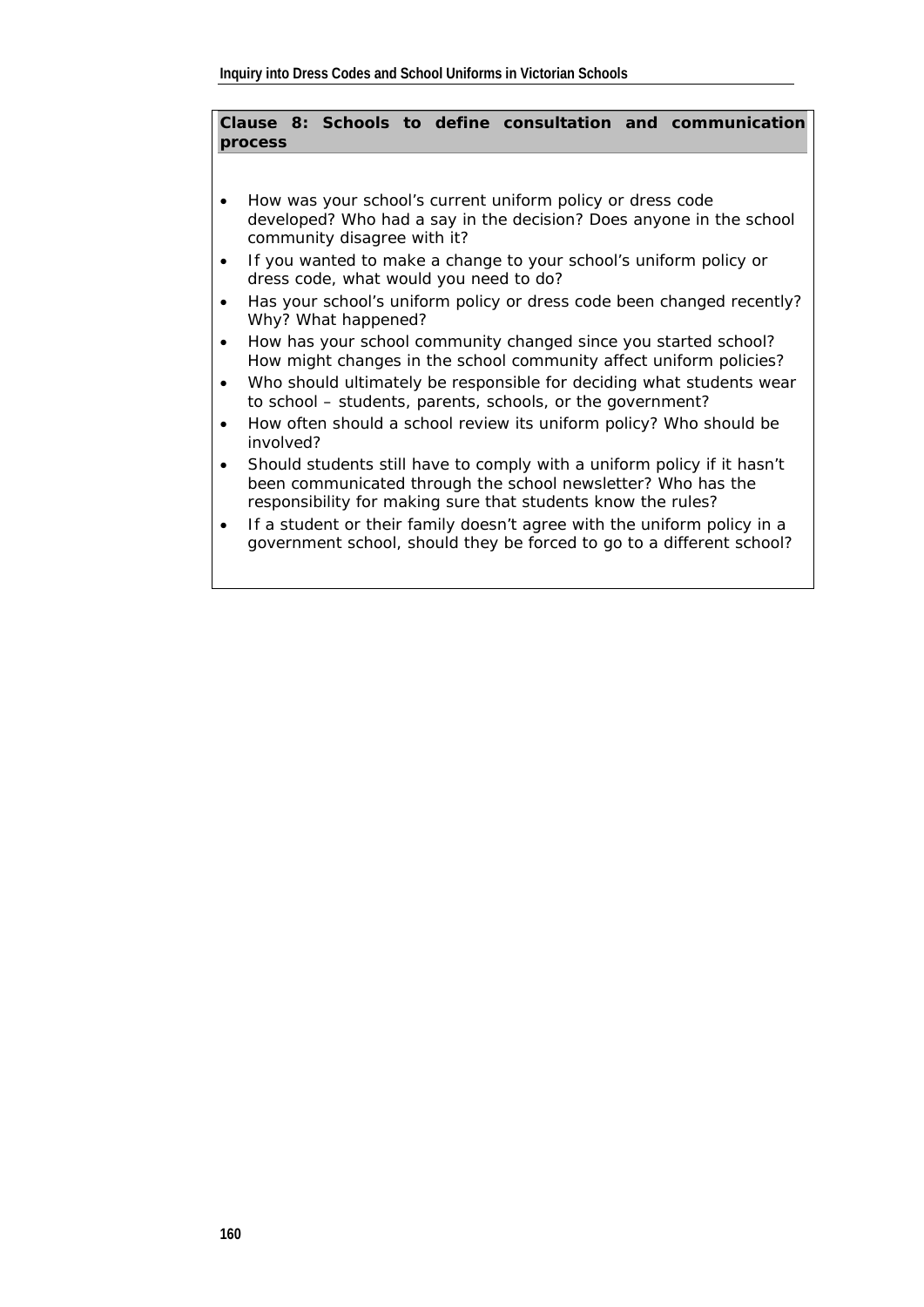# **Appendix F: Topics Allocated to Schools**

The following list shows the topics allocated to schools participating in the hearing of the Education and Training Committee at Parliament House on 6 September 2007. These topics correspond to the six clauses of the mock 'School Uniform Bill 2007' prepared by the Committee (refer Appendix D). Each school delegation presented a three-minute statement addressing their allocated topic or topics.

Schools were also invited to move amendments to any clause of the mock 'Bill'. The list also shows those schools that moved amendments to each clause during the hearing.

#### Inquiry into Dress Codes and School Uniforms in Victorian Schools STUDENT HEARING **Clause 3: Schools to establish uniform policy Statements**  1. Apollo Bay P–12 College 2. Balwyn High School 3. Bendigo Senior Secondary College 4. University High School **Amendments**  1. Eltham High School 2. Frankston High School **Statements**  1. Benalla Primary School 2. Laburnum Primary School 3. Spensley Street Primary School 4. Surfside Primary School **Amendments**  1. Benalla Primary School 2. Laburnum Primary School 3. Benalla Primary School 4. St Kilda Park Primary School **Clause 4: Uniform policy to be enforced Statements**  1. Kew High School 2. Kyneton Secondary College 3. Sandringham College 4. Warragul Regional College **Amendments**  1. Kew High School 2. Warragul Regional College 3. Yea High School **Statements**  1. Belvedere Park Primary School 2. Essendon Primary School 3. St Kilda Park Primary School 4. Stockdale Road Primary School (Traralgon) **Amendments**  1. Laburnum Primary School 2. St Kilda Park Primary School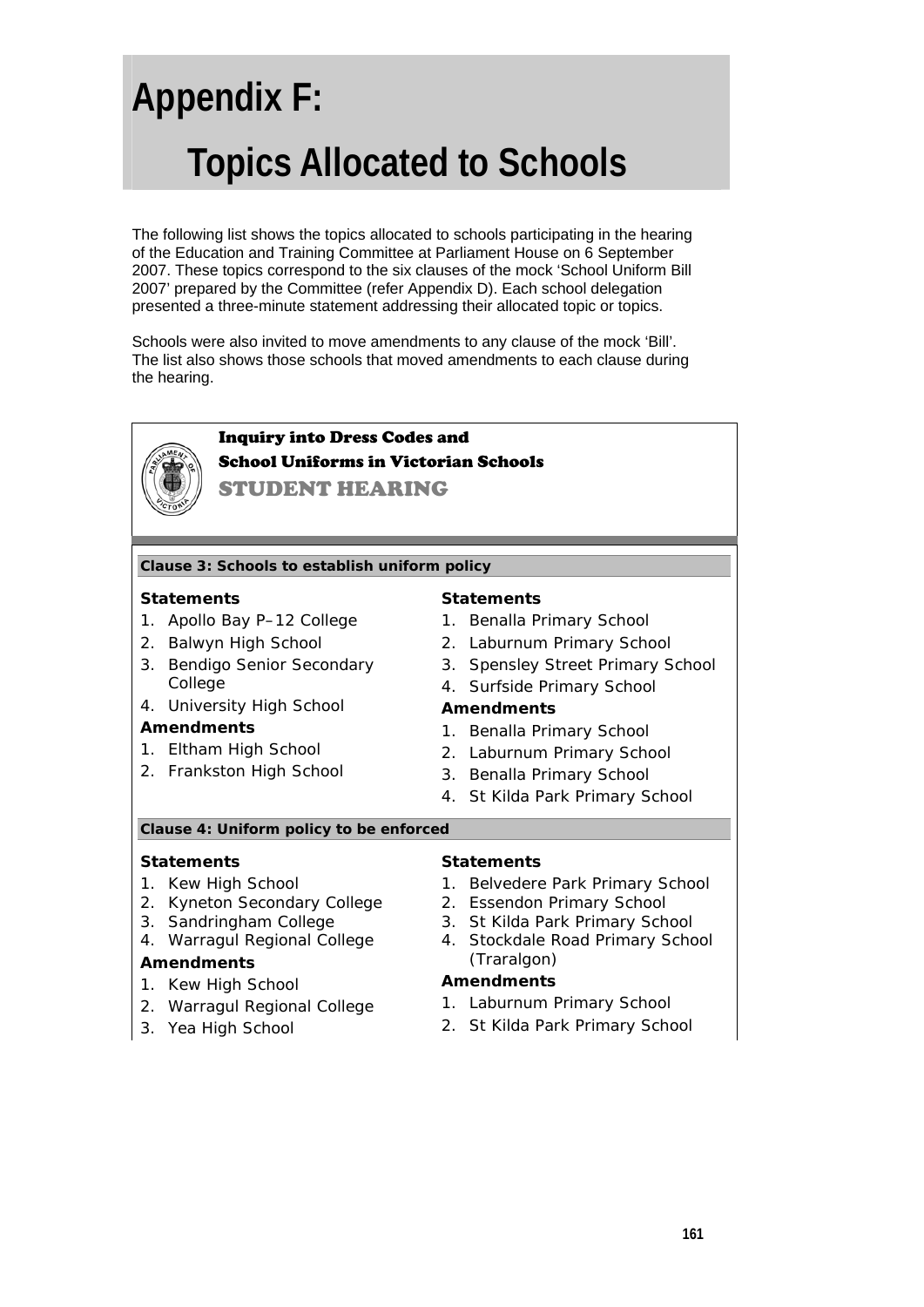#### **Clause 5: Uniform policy to ensure student health and safety**

#### **Statements**

- 1. Ballarat Secondary College
- 2. Collingwood College
- 3. Melbourne High School
- 4. Western Heights Secondary College

#### **Amendments**

1. Kyneton Secondary College

#### **Statements**

- 1. Surfside Primary School
- 2. Spensley Street Primary School
- 3. Laburnum Primary School
- 4. Benalla Primary School

#### **Amendments**

- 1. Benalla Primary School
- 2. Laburnum Primary School

#### **Clause 6: Uniform policy to apply equally to all students**

#### **Statements**

- 1. Footscray City College
- 2. Frankston High School
- 3. Melbourne Girls' College
- 4. Yea High School

#### **Amendments**

- 1. Werribee Secondary College
- 2. Balwyn High School
- 3. Melbourne Girls' College
- 4. Frankston High School

#### **Statements**  1. Stockdale Road Primary School

- (Traralgon) 2. St Kilda Park Primary School
- 3. Essendon Primary School
- 4. Belvedere Park Primary School

#### **Amendments**

1. St Kilda Park Primary School

#### **Clause 7: Appropriate costs and purchasing arrangements**

#### **Statements**

- 1. Bacchus Marsh College
- 2. Eltham High School
- 3. Shepparton High School
- 4. Werribee Secondary College

#### **Amendments**

- 1. Werribee Secondary College
- 2. Yea High School

#### **Statements**

- 1. Spensley Street Primary School
- 2. Benalla Primary School
- 3. Surfside Primary School
- 4. Laburnum Primary School

#### **Amendments**

1. St Kilda Park Primary School

**Clause 8: Schools to define consultation and communication process** 

#### **Statements**

- 1. Lowanna College
- 2. Templestowe College
- 3. Balwyn High School
- 4. Kyneton Secondary College

#### **Amendments**

1. Kyneton Secondary College

#### **Statements**

- 1. St Kilda Park Primary School
- 2. Belvedere Park Primary School
- 3. Stockdale Road Primary School (Traralgon)
- 4. Essendon Primary School

#### **Amendments**

1. Laburnum Primary School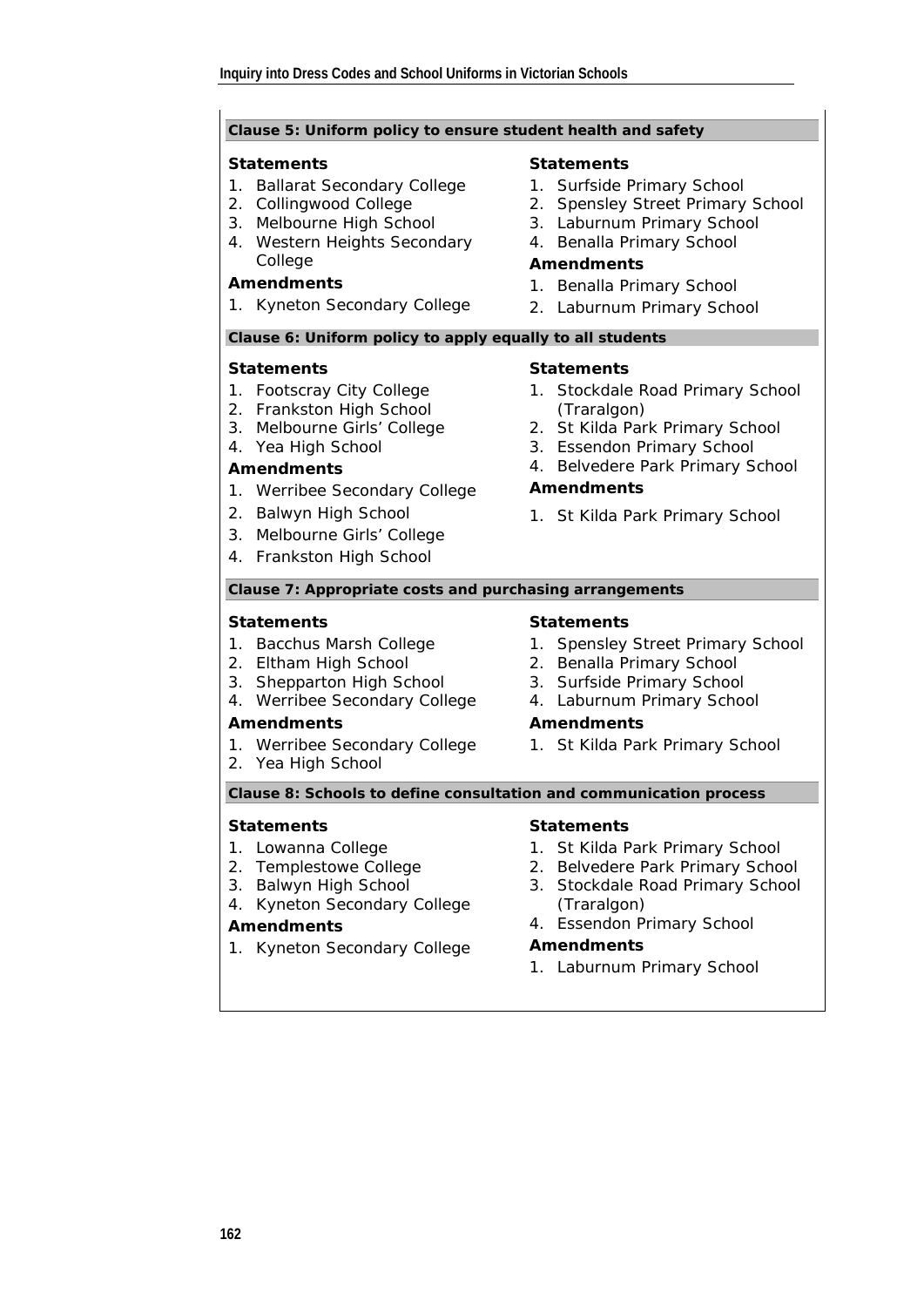# **Appendix G: Committee Survey**

|  |  | Dress Codes and School Uniforms in Victorian Schools |  |  |
|--|--|------------------------------------------------------|--|--|
|  |  |                                                      |  |  |

#### 1. Uniform policy or dress code

Information collected in this survey will contribute to the Victorian Parliament's Education and Training Committee Inquiry into Dress Codes and School Uniforms in Victorian Schools. Responses will be kept secure and confidential, and all data will be presented anonymously in the Committee's final report.

To progress through the survey, you will need to enter a response for every question on each page. If you miss a question, the survey will prompt you to complete it. Please answer all questions to the best of your knowledge. If you require any clarification or assistance in completing the survey, please contact the Committee at etc@parliament.vic.gov.au

1. Which of the following best describes your school's uniform policy or dress code for students?

- C Full compulsory uniform: Full uniform specified by the school
- Basic compulsory uniform: Limited specifications such as school colours, or some items with the school logo
- C Optional uniform: A uniform is available or recommended, but students are not obliged to wear it

 $\left| \right|$ न

- Occasional uniform: Uniform only required for representing the school or other special events
- General dress code: General specifications such as 'neat', 'safe', or 'appropriate' clothing  $\circ$
- C No uniform: Students may wear whatever they choose
- O Other (please specify)

2. Does your school have any rules related to aspects of student appearance other than clothing? Please tick all that apply

- Hair length/colour/style  $\Box$  Facial hair
- 
- $\Box$  Jewellery, including ear piercings Body/facial piercings
- $\Box$  Make-up
- No rules for student appearance other than those related to clothing
- Other (please specify)  $\Box$

#### 3. Which of the following best describes your school's dress code for staff?

- C No written dress code: Staff may wear whatever they choose
- Implicit dress code: Staff are expected to dress to certain standards, but there is no written code
- General written dress code: General specifications, such as 'neat', 'safe', or 'appropriate' clothing  $\cap$
- $\cap$ Specific written dress standards: Eg shirt and tie, no denim
- O Other (please specify)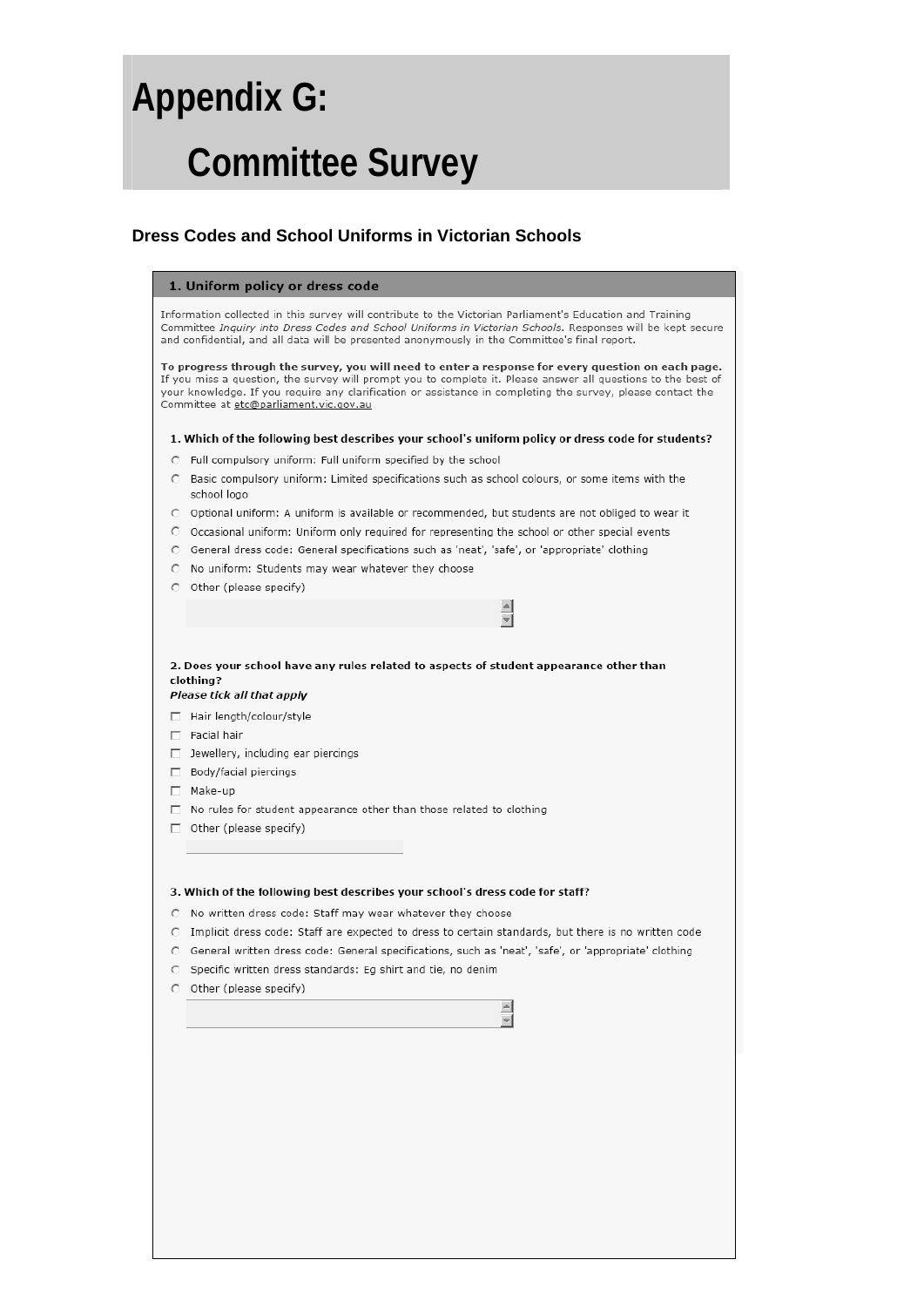|                                                                                                      | 1. Where can families obtain the items required for your school's uniform?<br>Please tick all that apply                                                                                                                                                                           |                                                                                          |
|------------------------------------------------------------------------------------------------------|------------------------------------------------------------------------------------------------------------------------------------------------------------------------------------------------------------------------------------------------------------------------------------|------------------------------------------------------------------------------------------|
|                                                                                                      | □ School office                                                                                                                                                                                                                                                                    | $\Box$ On-site new uniform shop run by                                                   |
|                                                                                                      | $\Box$ Uniform exchange service                                                                                                                                                                                                                                                    | retailer/wholesaler                                                                      |
|                                                                                                      | $\Box$ On-site second-hand uniform shop<br>$\Box$ On-site new uniform shop run by                                                                                                                                                                                                  | $\Box$ Local uniform shop or other local<br>retailer/wholesaler                          |
|                                                                                                      | parents/volunteers                                                                                                                                                                                                                                                                 | $\Box$ Major department store                                                            |
|                                                                                                      |                                                                                                                                                                                                                                                                                    | $\Box$ Other (please specify)                                                            |
|                                                                                                      |                                                                                                                                                                                                                                                                                    |                                                                                          |
|                                                                                                      | 2. In selecting a supplier for its uniform, does your school set any standards or guidelines<br>relating to manufacturing process or location?<br>Please tick all that apply                                                                                                       |                                                                                          |
|                                                                                                      | □ FairWear/No Sweat School                                                                                                                                                                                                                                                         |                                                                                          |
|                                                                                                      | Australian Made                                                                                                                                                                                                                                                                    |                                                                                          |
|                                                                                                      | $\Box$ Environmentally friendly materials or manufacturing                                                                                                                                                                                                                         |                                                                                          |
|                                                                                                      | $\Box$ No standards or guidelines relating to manufacturing process or location                                                                                                                                                                                                    |                                                                                          |
|                                                                                                      | $\Box$ Other (please specify)                                                                                                                                                                                                                                                      |                                                                                          |
|                                                                                                      |                                                                                                                                                                                                                                                                                    |                                                                                          |
| 3. Are any of the following options available to families at your school, to assist with the cost of | school uniforms or clothing?<br>Please tick all that apply<br>□ Flexible payment schedules, eg lay-by □ Application to State Schools' Relief Committee                                                                                                                             |                                                                                          |
|                                                                                                      | $\Box$ Provision of second-hand items free of charge $\Box$ General school social support funds<br>$\Box$ Provision of new items free of charge<br>$\Box$ Short- or long-term loan of items<br>4. Are any items in your school's uniform required to have the school name or logo? | $\Box$ No options available to assist with uniform cost<br>$\Box$ Other (please specify) |
|                                                                                                      | Please tick all that apply                                                                                                                                                                                                                                                         |                                                                                          |
|                                                                                                      | $\Box$ Bag                                                                                                                                                                                                                                                                         | □ Shorts/trousers                                                                        |
|                                                                                                      | $\Box$ Blazer<br>$\Box$ Hat                                                                                                                                                                                                                                                        | $\Box$ Shirt/blouse                                                                      |
|                                                                                                      | $\Box$ Jumper                                                                                                                                                                                                                                                                      | $\Box$ T-shirt/polo shirt/windcheater<br>□ No items are required to have school name or  |
|                                                                                                      | □ PE/sports shirt or uniform                                                                                                                                                                                                                                                       | logo<br>Other (please specify)                                                           |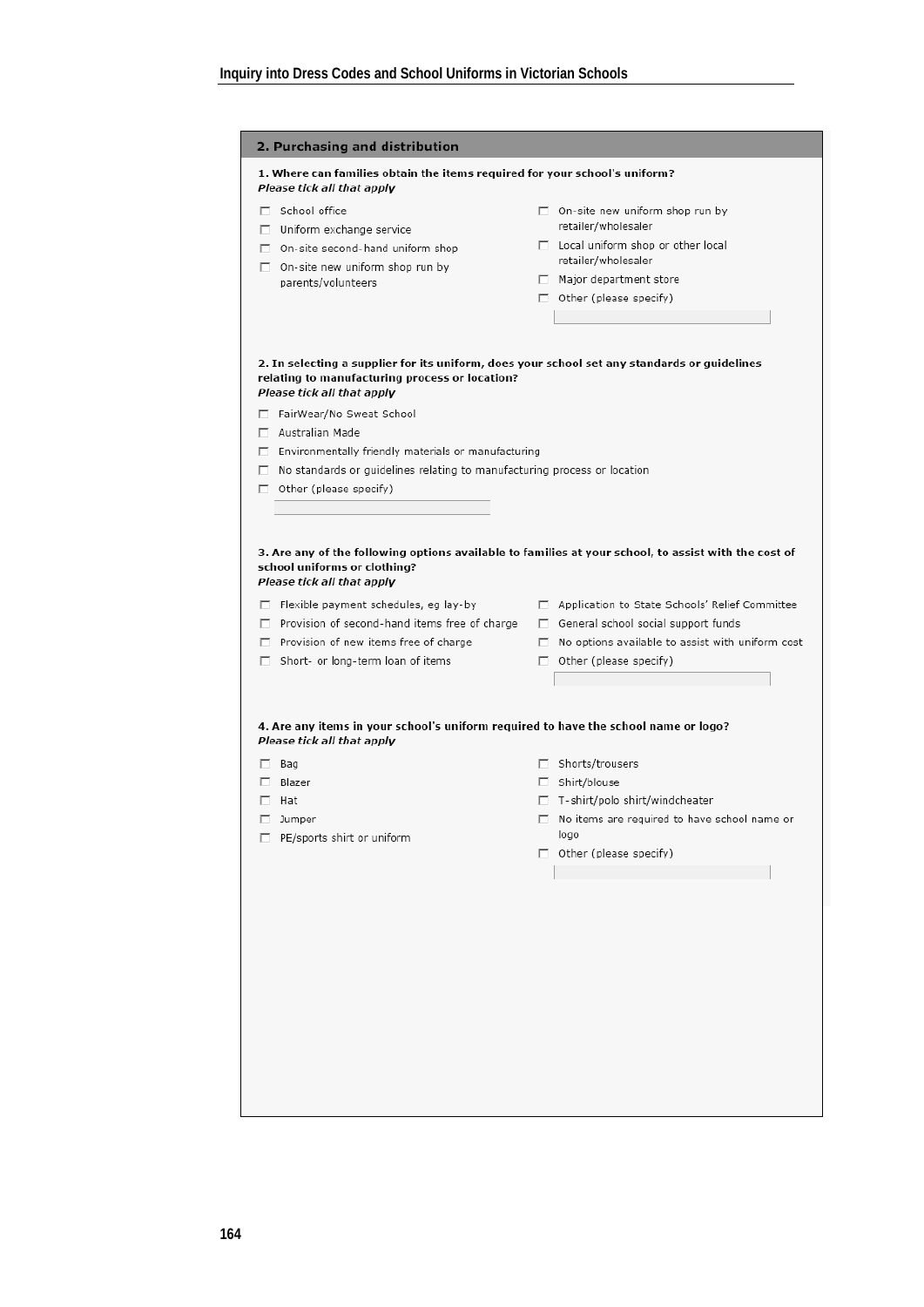#### 3. Exemptions and variations

1. Are any students in your school currently granted full or partial exemptions from wearing school uniform on the following grounds? If not, would your uniform policy permit such an exemption?

|                                    | exempted | permitted | Student(s) currently Exemption would be Exemption would not<br>be permitted |
|------------------------------------|----------|-----------|-----------------------------------------------------------------------------|
| Body shape                         | ш        |           | o                                                                           |
| Financial hardship                 |          | ┍         | п                                                                           |
| Injury or health condition         | п        |           | п                                                                           |
| Objection to uniforms on principle |          | ⊓         | п                                                                           |
| Physical disability                | Г.       | п         | □                                                                           |
| Religion or culture                |          |           | ┍                                                                           |
| Other (please specify)             |          |           |                                                                             |
|                                    |          |           |                                                                             |

#### 2. Does your school's uniform require students to have a blazer?

- C All students are required to have a blazer
- C Only some students are required to have a blazer, eg specific year levels or school representatives
- C Uniform does not currently require students to have a blazer, but school is considering introducing a blazer in future
- C Uniform does not require any students to have a blazer
- O Other (please specify)

#### 3. Does your school's uniform include any of the following items for girls? Boys only schools please tick 'Not included'

|                                      | Optional | Compulsory | Not included |
|--------------------------------------|----------|------------|--------------|
| Dress/skirt in summer                |          |            |              |
| Dress/skirt in winter                |          |            |              |
| Dress/skirt during PE classes/sports |          |            |              |

#### 4. Health and safety

#### 1. Does your school's uniform or dress code include any specifications relating to the following health and safety items?

|                                                    | Optional | Recommended | Compulsory | Not included |
|----------------------------------------------------|----------|-------------|------------|--------------|
| Sun-protective hat in summer                       | о        |             |            |              |
| Upper garments elbow-length or longer in<br>summer | C        | O           | O          |              |
| Lower garments knee-length or longer in<br>summer  |          |             |            |              |
| Specific school bag chosen for ergonomic<br>desian | $\circ$  | O           | O          |              |
| Change of clothes for PE classes/sports            | C.       |             |            |              |
| Other (please specify)                             |          |             |            |              |
|                                                    |          |             |            |              |

#### 2. Are students at your school permitted to wear sunglasses outside during summer months?

- $C$  Yes
- $\mathbb{C}$  No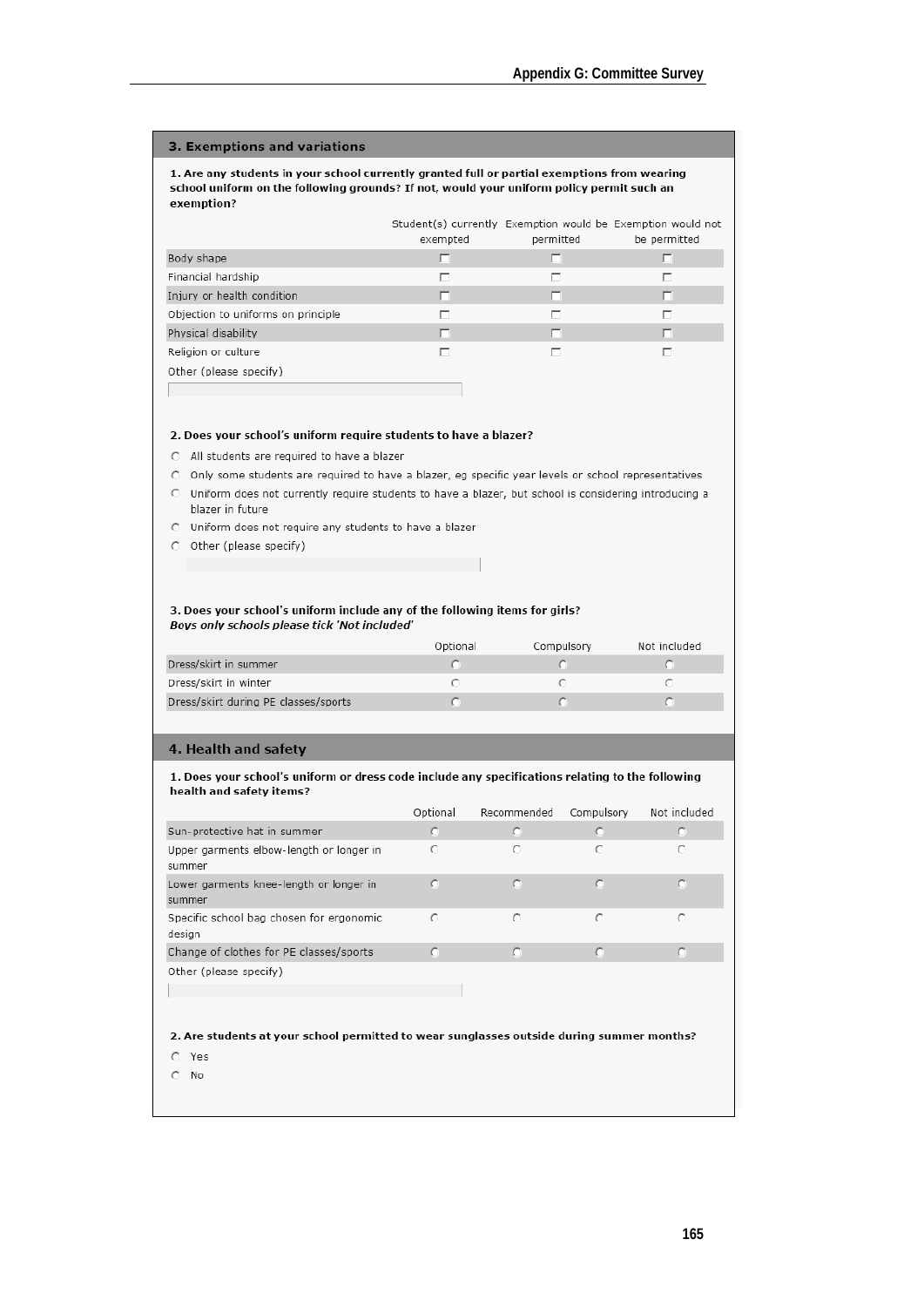#### 5. Enforcement and sanctions

#### 1. Which of the following best describes how your school's uniform policy or dress code is enforced?

- C Strict: School enforces high standards of uniform or dress code compliance
- C Variable: Enforcement depends on circumstances or individual teachers' discretion
- C Lenient: School seldom or never enforces uniform or dress code compliance
- O Other (please specify)

#### 2. What are the possible consequences for minor and serious breaches of your school's uniform policy or dress code?

 $\equiv$ Ξ

|                                                                               | Minor breach | Serious breach | Not applied for<br>uniform breaches |
|-------------------------------------------------------------------------------|--------------|----------------|-------------------------------------|
| Gentle reminder/encouragement                                                 | п            | г              | п                                   |
| Student requested to remove non-<br>compliant item (where practicable)        | ⊓            | п              | п                                   |
| Student requested to replace item with<br>compliant item borrowed from school | п            | г              | г                                   |
| Student sent home to acquire compliant<br>item                                | ┍            | г              | г                                   |
| Letter sent to parents                                                        | п            | п              | п                                   |
| Student requested not to return to school<br>until wearing correct uniform    | г            | г              |                                     |
| Meeting held with parents and student                                         | п            | E              | п                                   |
| Suspension                                                                    | г            | г              | г                                   |
| Student excluded from certain<br>zones/activities                             | п            | г              | г                                   |
| Student withdrawn from class to do<br>school work in library, office etc      | ┍            | г              | ┍                                   |
| Detention/extra duties                                                        | п            | г              | п                                   |
| Other (please specify)                                                        |              |                |                                     |
|                                                                               |              |                |                                     |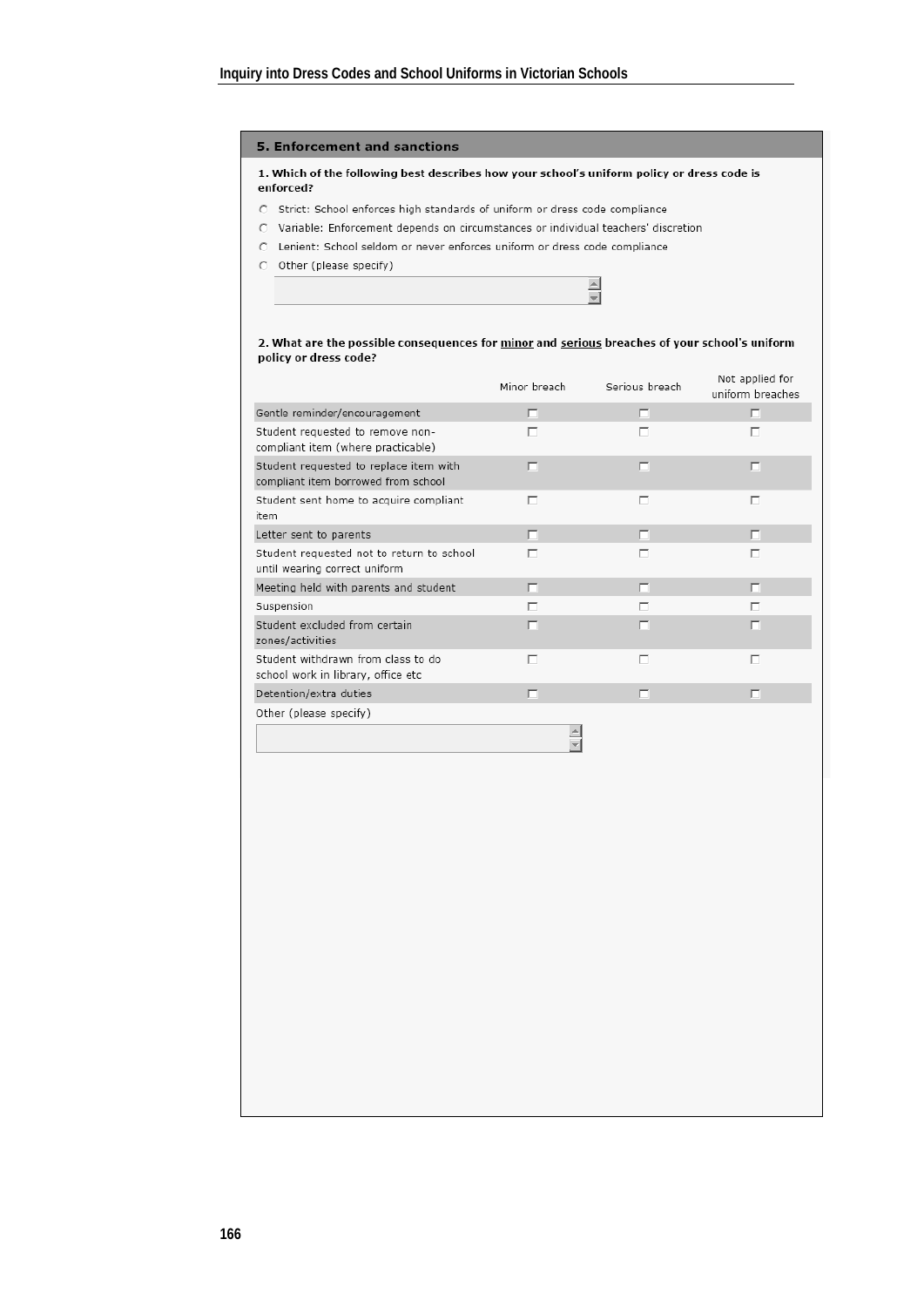| 1. How often is your school's uniform policy or dress code reviewed?<br>C Annual review cycle: Reviews are part of formal school council processes every year<br>$\circ$ Variable review cycle: Reviews are initiated by changes or incidents in the school community<br>O No review cycle: There has been little or no discussion of uniform policy or dress code since its<br>inception<br>2. Which groups within your school community would typically be consulted in a uniform policy or<br>Please tick all that apply<br>$\Box$ Teachers<br>$\Box$ Parents<br>$\Box$ Non-teaching staff<br>$\Box$ Uniform suppliers/manufacturers<br>School council<br>□ Government/Catholic/Independent system<br>representative<br>$\Box$ Principal<br>$\Box$ Other (please specify)<br>$\Box$ Students<br>3. In the past 12 months, have any of the following issues presented significant challenges for<br>your school with respect to its uniform policy or dress code?<br>Please tick all that apply<br>$\Box$ Health and safety<br>$\Box$ Anti-discrimination<br>$\Box$ Cost and purchasing arrangements<br>$\Box$ Enforcement and sanctions<br>$\Box$ No significant challenges<br>$\Box$ Other (please specify)<br>7. General comments<br>1. Are there any further comments you would like to make, relevant to the <i>Inquiry into Dress</i><br><b>Codes and School Uniforms in Victorian Schools?</b><br>A |                            |  |
|--------------------------------------------------------------------------------------------------------------------------------------------------------------------------------------------------------------------------------------------------------------------------------------------------------------------------------------------------------------------------------------------------------------------------------------------------------------------------------------------------------------------------------------------------------------------------------------------------------------------------------------------------------------------------------------------------------------------------------------------------------------------------------------------------------------------------------------------------------------------------------------------------------------------------------------------------------------------------------------------------------------------------------------------------------------------------------------------------------------------------------------------------------------------------------------------------------------------------------------------------------------------------------------------------------------------------------------------------------------------------------------------------------------|----------------------------|--|
|                                                                                                                                                                                                                                                                                                                                                                                                                                                                                                                                                                                                                                                                                                                                                                                                                                                                                                                                                                                                                                                                                                                                                                                                                                                                                                                                                                                                              | 6. Consultation and review |  |
|                                                                                                                                                                                                                                                                                                                                                                                                                                                                                                                                                                                                                                                                                                                                                                                                                                                                                                                                                                                                                                                                                                                                                                                                                                                                                                                                                                                                              |                            |  |
|                                                                                                                                                                                                                                                                                                                                                                                                                                                                                                                                                                                                                                                                                                                                                                                                                                                                                                                                                                                                                                                                                                                                                                                                                                                                                                                                                                                                              |                            |  |
|                                                                                                                                                                                                                                                                                                                                                                                                                                                                                                                                                                                                                                                                                                                                                                                                                                                                                                                                                                                                                                                                                                                                                                                                                                                                                                                                                                                                              |                            |  |
|                                                                                                                                                                                                                                                                                                                                                                                                                                                                                                                                                                                                                                                                                                                                                                                                                                                                                                                                                                                                                                                                                                                                                                                                                                                                                                                                                                                                              |                            |  |
|                                                                                                                                                                                                                                                                                                                                                                                                                                                                                                                                                                                                                                                                                                                                                                                                                                                                                                                                                                                                                                                                                                                                                                                                                                                                                                                                                                                                              |                            |  |
|                                                                                                                                                                                                                                                                                                                                                                                                                                                                                                                                                                                                                                                                                                                                                                                                                                                                                                                                                                                                                                                                                                                                                                                                                                                                                                                                                                                                              | C Other (please specify)   |  |
|                                                                                                                                                                                                                                                                                                                                                                                                                                                                                                                                                                                                                                                                                                                                                                                                                                                                                                                                                                                                                                                                                                                                                                                                                                                                                                                                                                                                              |                            |  |
|                                                                                                                                                                                                                                                                                                                                                                                                                                                                                                                                                                                                                                                                                                                                                                                                                                                                                                                                                                                                                                                                                                                                                                                                                                                                                                                                                                                                              | dress code review?         |  |
|                                                                                                                                                                                                                                                                                                                                                                                                                                                                                                                                                                                                                                                                                                                                                                                                                                                                                                                                                                                                                                                                                                                                                                                                                                                                                                                                                                                                              |                            |  |
|                                                                                                                                                                                                                                                                                                                                                                                                                                                                                                                                                                                                                                                                                                                                                                                                                                                                                                                                                                                                                                                                                                                                                                                                                                                                                                                                                                                                              |                            |  |
|                                                                                                                                                                                                                                                                                                                                                                                                                                                                                                                                                                                                                                                                                                                                                                                                                                                                                                                                                                                                                                                                                                                                                                                                                                                                                                                                                                                                              |                            |  |
|                                                                                                                                                                                                                                                                                                                                                                                                                                                                                                                                                                                                                                                                                                                                                                                                                                                                                                                                                                                                                                                                                                                                                                                                                                                                                                                                                                                                              |                            |  |
|                                                                                                                                                                                                                                                                                                                                                                                                                                                                                                                                                                                                                                                                                                                                                                                                                                                                                                                                                                                                                                                                                                                                                                                                                                                                                                                                                                                                              |                            |  |
|                                                                                                                                                                                                                                                                                                                                                                                                                                                                                                                                                                                                                                                                                                                                                                                                                                                                                                                                                                                                                                                                                                                                                                                                                                                                                                                                                                                                              |                            |  |
|                                                                                                                                                                                                                                                                                                                                                                                                                                                                                                                                                                                                                                                                                                                                                                                                                                                                                                                                                                                                                                                                                                                                                                                                                                                                                                                                                                                                              |                            |  |
|                                                                                                                                                                                                                                                                                                                                                                                                                                                                                                                                                                                                                                                                                                                                                                                                                                                                                                                                                                                                                                                                                                                                                                                                                                                                                                                                                                                                              |                            |  |
|                                                                                                                                                                                                                                                                                                                                                                                                                                                                                                                                                                                                                                                                                                                                                                                                                                                                                                                                                                                                                                                                                                                                                                                                                                                                                                                                                                                                              |                            |  |
|                                                                                                                                                                                                                                                                                                                                                                                                                                                                                                                                                                                                                                                                                                                                                                                                                                                                                                                                                                                                                                                                                                                                                                                                                                                                                                                                                                                                              |                            |  |
|                                                                                                                                                                                                                                                                                                                                                                                                                                                                                                                                                                                                                                                                                                                                                                                                                                                                                                                                                                                                                                                                                                                                                                                                                                                                                                                                                                                                              |                            |  |
|                                                                                                                                                                                                                                                                                                                                                                                                                                                                                                                                                                                                                                                                                                                                                                                                                                                                                                                                                                                                                                                                                                                                                                                                                                                                                                                                                                                                              |                            |  |
|                                                                                                                                                                                                                                                                                                                                                                                                                                                                                                                                                                                                                                                                                                                                                                                                                                                                                                                                                                                                                                                                                                                                                                                                                                                                                                                                                                                                              |                            |  |
|                                                                                                                                                                                                                                                                                                                                                                                                                                                                                                                                                                                                                                                                                                                                                                                                                                                                                                                                                                                                                                                                                                                                                                                                                                                                                                                                                                                                              |                            |  |
|                                                                                                                                                                                                                                                                                                                                                                                                                                                                                                                                                                                                                                                                                                                                                                                                                                                                                                                                                                                                                                                                                                                                                                                                                                                                                                                                                                                                              |                            |  |
|                                                                                                                                                                                                                                                                                                                                                                                                                                                                                                                                                                                                                                                                                                                                                                                                                                                                                                                                                                                                                                                                                                                                                                                                                                                                                                                                                                                                              |                            |  |
|                                                                                                                                                                                                                                                                                                                                                                                                                                                                                                                                                                                                                                                                                                                                                                                                                                                                                                                                                                                                                                                                                                                                                                                                                                                                                                                                                                                                              |                            |  |
|                                                                                                                                                                                                                                                                                                                                                                                                                                                                                                                                                                                                                                                                                                                                                                                                                                                                                                                                                                                                                                                                                                                                                                                                                                                                                                                                                                                                              |                            |  |
|                                                                                                                                                                                                                                                                                                                                                                                                                                                                                                                                                                                                                                                                                                                                                                                                                                                                                                                                                                                                                                                                                                                                                                                                                                                                                                                                                                                                              |                            |  |
|                                                                                                                                                                                                                                                                                                                                                                                                                                                                                                                                                                                                                                                                                                                                                                                                                                                                                                                                                                                                                                                                                                                                                                                                                                                                                                                                                                                                              |                            |  |
|                                                                                                                                                                                                                                                                                                                                                                                                                                                                                                                                                                                                                                                                                                                                                                                                                                                                                                                                                                                                                                                                                                                                                                                                                                                                                                                                                                                                              |                            |  |
|                                                                                                                                                                                                                                                                                                                                                                                                                                                                                                                                                                                                                                                                                                                                                                                                                                                                                                                                                                                                                                                                                                                                                                                                                                                                                                                                                                                                              |                            |  |
|                                                                                                                                                                                                                                                                                                                                                                                                                                                                                                                                                                                                                                                                                                                                                                                                                                                                                                                                                                                                                                                                                                                                                                                                                                                                                                                                                                                                              |                            |  |
|                                                                                                                                                                                                                                                                                                                                                                                                                                                                                                                                                                                                                                                                                                                                                                                                                                                                                                                                                                                                                                                                                                                                                                                                                                                                                                                                                                                                              |                            |  |
|                                                                                                                                                                                                                                                                                                                                                                                                                                                                                                                                                                                                                                                                                                                                                                                                                                                                                                                                                                                                                                                                                                                                                                                                                                                                                                                                                                                                              |                            |  |
|                                                                                                                                                                                                                                                                                                                                                                                                                                                                                                                                                                                                                                                                                                                                                                                                                                                                                                                                                                                                                                                                                                                                                                                                                                                                                                                                                                                                              |                            |  |
|                                                                                                                                                                                                                                                                                                                                                                                                                                                                                                                                                                                                                                                                                                                                                                                                                                                                                                                                                                                                                                                                                                                                                                                                                                                                                                                                                                                                              |                            |  |
|                                                                                                                                                                                                                                                                                                                                                                                                                                                                                                                                                                                                                                                                                                                                                                                                                                                                                                                                                                                                                                                                                                                                                                                                                                                                                                                                                                                                              |                            |  |
|                                                                                                                                                                                                                                                                                                                                                                                                                                                                                                                                                                                                                                                                                                                                                                                                                                                                                                                                                                                                                                                                                                                                                                                                                                                                                                                                                                                                              |                            |  |
|                                                                                                                                                                                                                                                                                                                                                                                                                                                                                                                                                                                                                                                                                                                                                                                                                                                                                                                                                                                                                                                                                                                                                                                                                                                                                                                                                                                                              |                            |  |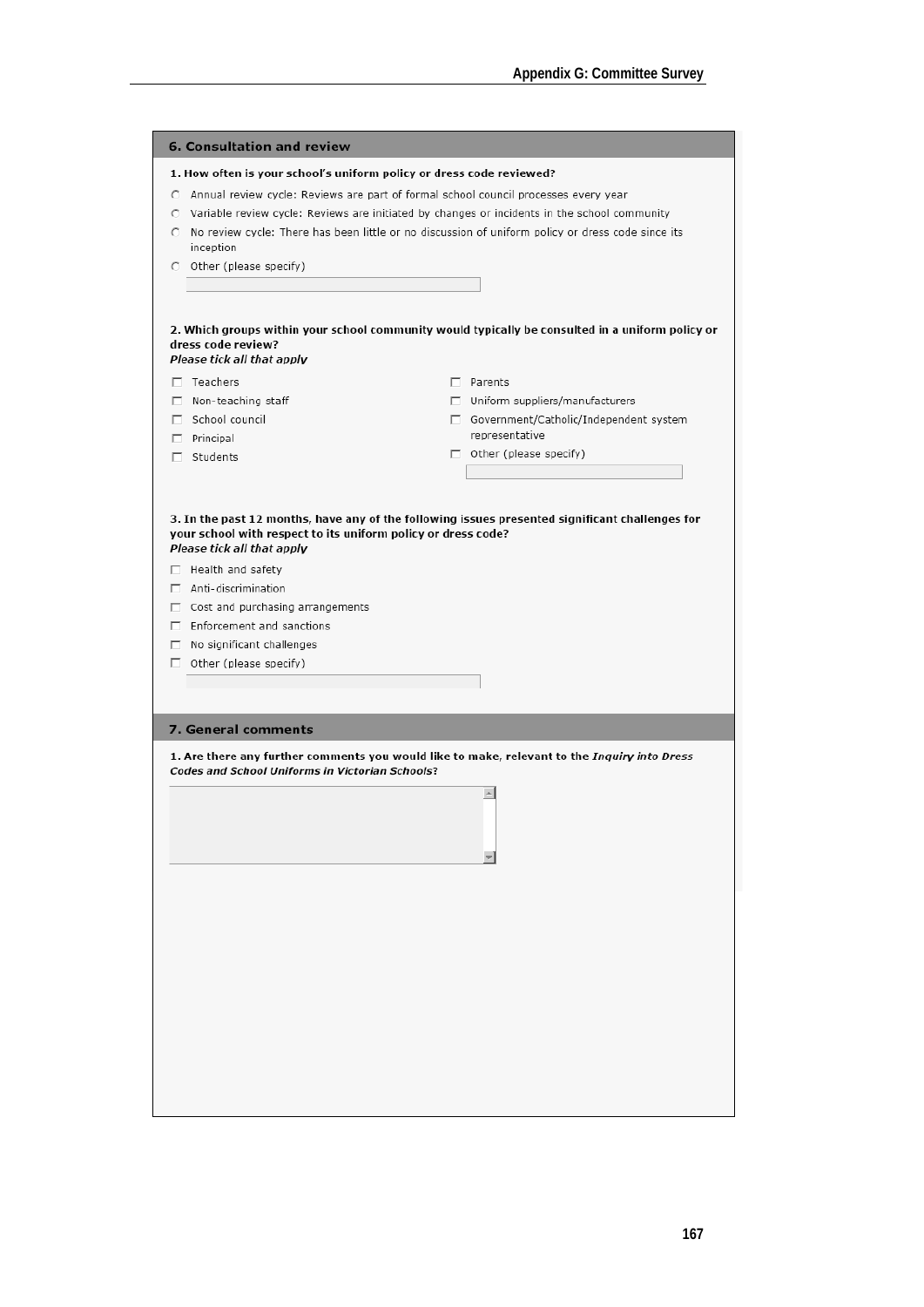| 1. Please provide the following information about your school.<br>School<br>information<br>your school?<br>3. What is the approximate percentage of students in your school receiving the Educational<br><b>Maintenance Allowance (EMA)?</b> | Level | 킈 | Sector<br>괴 | Region<br>2. What is the approximate number of full-time equivalent (FTE) students currently enrolled in | Gender<br>킈 | $\overline{\mathbf{r}}$ |
|----------------------------------------------------------------------------------------------------------------------------------------------------------------------------------------------------------------------------------------------|-------|---|-------------|----------------------------------------------------------------------------------------------------------|-------------|-------------------------|
|                                                                                                                                                                                                                                              |       |   |             |                                                                                                          |             |                         |
|                                                                                                                                                                                                                                              |       |   |             |                                                                                                          |             |                         |
|                                                                                                                                                                                                                                              |       |   |             |                                                                                                          |             |                         |
|                                                                                                                                                                                                                                              |       |   |             |                                                                                                          |             |                         |
|                                                                                                                                                                                                                                              |       |   |             |                                                                                                          |             |                         |
|                                                                                                                                                                                                                                              |       |   |             |                                                                                                          |             |                         |
|                                                                                                                                                                                                                                              |       |   |             |                                                                                                          |             |                         |
|                                                                                                                                                                                                                                              |       |   |             |                                                                                                          |             |                         |
|                                                                                                                                                                                                                                              |       |   |             |                                                                                                          |             |                         |
|                                                                                                                                                                                                                                              |       |   |             |                                                                                                          |             |                         |
|                                                                                                                                                                                                                                              |       |   |             |                                                                                                          |             |                         |
|                                                                                                                                                                                                                                              |       |   |             |                                                                                                          |             |                         |
|                                                                                                                                                                                                                                              |       |   |             |                                                                                                          |             |                         |
|                                                                                                                                                                                                                                              |       |   |             |                                                                                                          |             |                         |
|                                                                                                                                                                                                                                              |       |   |             |                                                                                                          |             |                         |
|                                                                                                                                                                                                                                              |       |   |             |                                                                                                          |             |                         |
|                                                                                                                                                                                                                                              |       |   |             |                                                                                                          |             |                         |
|                                                                                                                                                                                                                                              |       |   |             |                                                                                                          |             |                         |
|                                                                                                                                                                                                                                              |       |   |             |                                                                                                          |             |                         |
|                                                                                                                                                                                                                                              |       |   |             |                                                                                                          |             |                         |
|                                                                                                                                                                                                                                              |       |   |             |                                                                                                          |             |                         |
|                                                                                                                                                                                                                                              |       |   |             |                                                                                                          |             |                         |
|                                                                                                                                                                                                                                              |       |   |             |                                                                                                          |             |                         |
|                                                                                                                                                                                                                                              |       |   |             |                                                                                                          |             |                         |
|                                                                                                                                                                                                                                              |       |   |             |                                                                                                          |             |                         |
|                                                                                                                                                                                                                                              |       |   |             |                                                                                                          |             |                         |
|                                                                                                                                                                                                                                              |       |   |             |                                                                                                          |             |                         |
|                                                                                                                                                                                                                                              |       |   |             |                                                                                                          |             |                         |
|                                                                                                                                                                                                                                              |       |   |             |                                                                                                          |             |                         |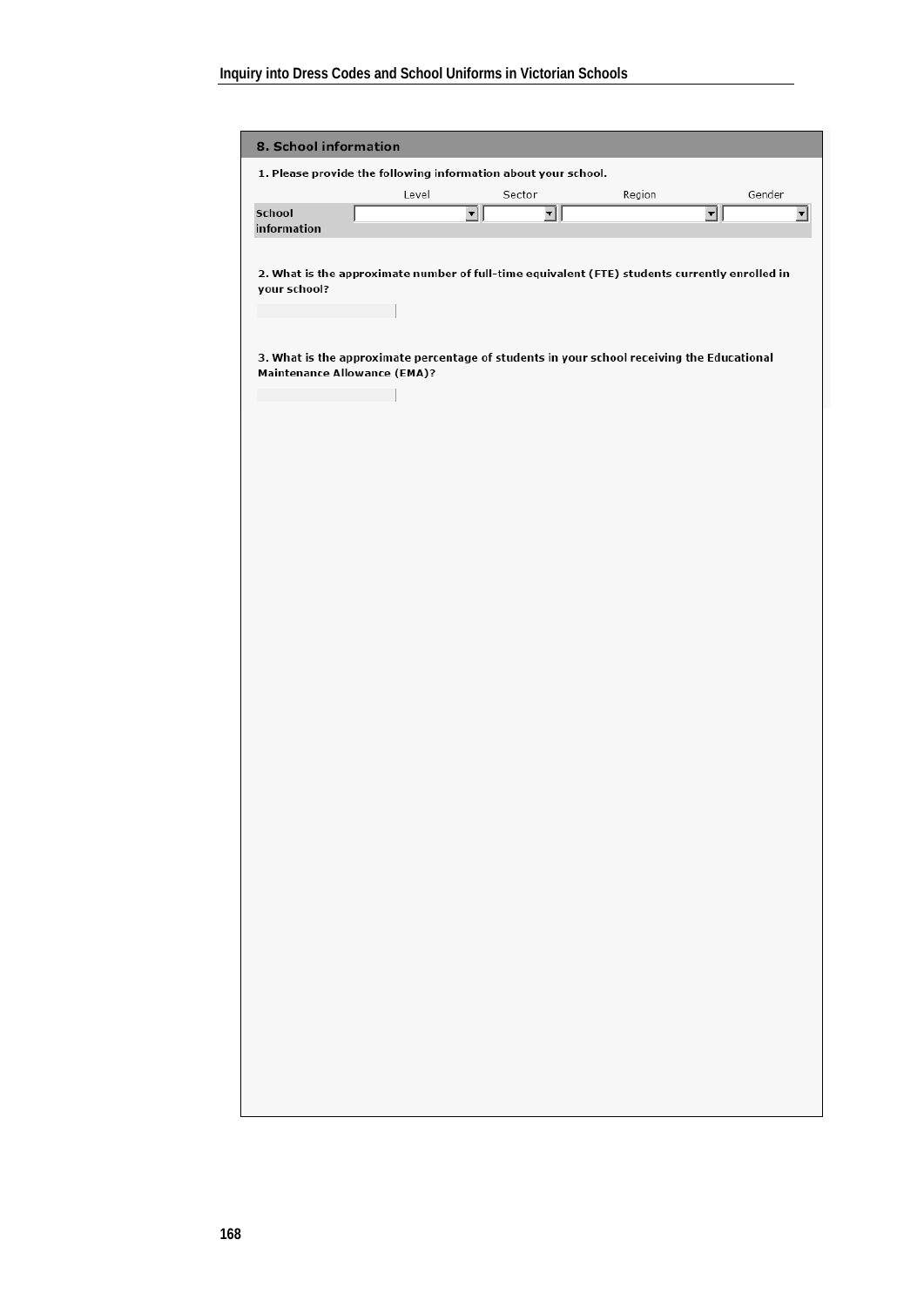### **Bibliography**

- ABC News 2004, 'School uniform plan draws criticism', 17 November 2004, available on the Australian Broadcasting Corporation website, http://www.abc.net.au/news/stories/2004/11/17/1245168.htm.
- Allan, J., MP, correspondence to Parents Victoria, available on Parents Victoria website, <http://www.parentsvictoria.asn.au/Allan-letter.pdf>.
- Australian Medical Association, *Body Piercing Brochure*, available on Australian Medical Association website, <http://www.ama.com.au/web.nsf/doc/WEEN-5Y392H>.
- BBC News, 'Schools warned over uniform costs', 18 February 2007, BBC News website, <http://news.bbc.co.uk/1/hi/education/6369213.stm>.
- Blair, A. and W. Aps 2005, 'What not to wear and other stories: addressing religious diversity in schools', *Education and the Law,* Vol.17, No.1-2: 1-22.
- Borger, H. 2006, 'OHS in schools', *National Safety*, Vol. 77, No. 10, November 2006, Melbourne.
- Borger, H. 2007, Wellness in Schools, *National Safety*, Vol. 77, No. 11, December 2006 – January 2007, Melbourne.
- Brunsma, D.L. (ed) c2006, *Evaluating Public School Uniforms: A Decade of Research and Debate*, Rowman & Littlefield Education, Lanham, MD.
- Brunsma, D.L. and K.A. Rockquemore 1998, 'Effects of Student Uniforms on Attendance, Behavior Problems, Substance Abuse, and Academic Achievement', *The Journal of Educational Research*, Washington, September – October 1998, pp.51-62.
- Bryant, E. 'Europe draws battle lines on head scarves', *San Francisco Chronicle*, 22 October 2006.
- Cafarella, J. 2007, 'Bags a health burden for students', *The Age*, 21 May 2007.
- Caruso, P. 1996, 'Individuality vs. Conformity: The Issue Behind School Uniforms', *National Association of Secondary School Principals Bulletin*, September 1996.
- *Charter of Human Rights and Responsibilities Act* 2006 (Victoria).
- Choudry, N. 2007, 'From the Stasi Commission to the European Court of Human Rights: l'affaire du foulard and the challenge of protecting the rights of Muslim girls', *Columbia Journal of Gender and Law*, 16.1, Winter 2007, p.199.
- Clinton, W. 1996, *The President's Radio Address*, 24 February 1996, available on The American Presidency Project website, <http://www.presidency.ucsb.edu/ws/index.php?pid=52449>.
- Cocklin, B. 1991, 'Adult Re-entry to Secondary School: the experience and implications', paper presented at the Annual Conference of the Australian Association for Research in Education, Gold Coast, 26 – 30 November 1991.
- DeMitchell, T.A., R. Fossey and C. Cobb 2000, 'Dress Codes in the Public Schools: Principals, Policies and Precepts', *Journal of Law and Education*, Vol. 29, No.1.
- Department for Children, Schools and Families (United Kingdom) 2007, *DCSF Guidance to Schools on School Uniform and Related Policies,* DCSF,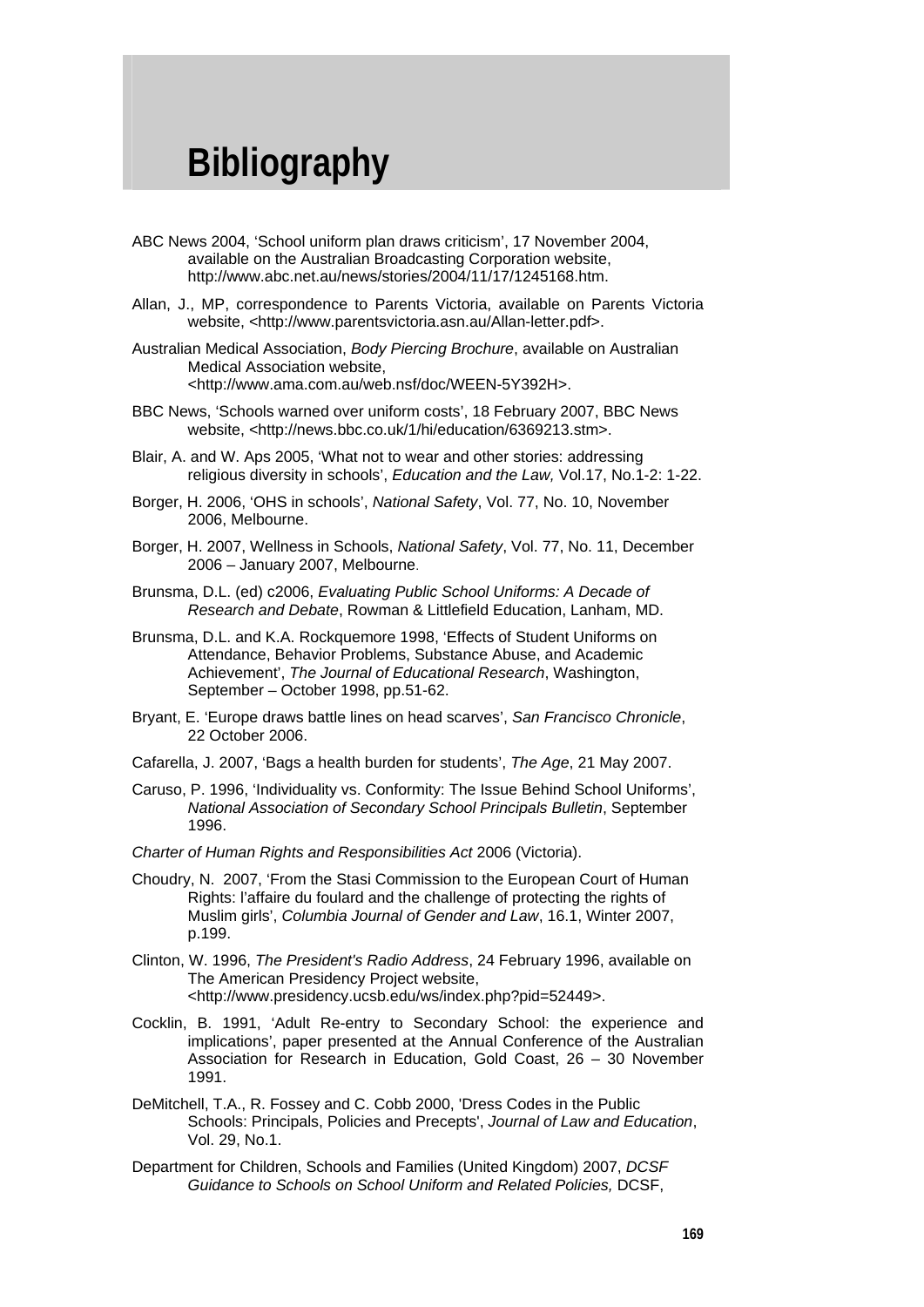London, on the DCSF website, <http://www.dfes.gov.uk/consultations/downloadableDocs/uniform%20guid ance%20-%20final2.doc>.

- Department for Children, Schools and Families (United Kingdom) 2007, *Guidance to Schools on School Uniform Related Policies – Consultation Response and Summary Report,* DCSF, London, on the DCSF website, <http://www.dfes.gov.uk/consultations/downloadableDocs/Consultation%2 0Response%20Summary%20Report.doc>.
- Department for Children, Schools and Families (United Kingdom) 2007, 'Home-School Agreement', The Standards Site, DCSF website, <http://www.standards.dfes.gov.uk/parentalinvolvement/hsa/hsa\_law/?vers  $ion = 1$
- Department of Education and Children's Services (South Australia) 2007, *Administrative Instructions and Guidelines*, May 2007.DECS Adelaide.
- Department of Education and Early Childhood Development (Victoria) 2007, Safety Guidelines for Education Outdoors, DEECD, Melbourne, available on DEECD website,

<http://www.education.vic.gov.au/management/schooloperations/edoutdoo rs/guidelinessun.htm>

- Department of Education and Early Childhood Development (Victoria) 2007, *Victorian Government School Reference Guide,* DEECD, Melbourne. Available on the DEECD website, <http://www.education.vic.gov.au/referenceguide.htm>.
- Department of Education and Early Childhood Development (Victoria) 2007, *Parent Payments in Victorian Government Schools*, Office for Government School Education, DEECD, Melbourne. Available on the DEECD website, <http://www.eduweb.vic.gov.au/edulibrary/public/schacc/parentpaymentspol-oct2007.pdf>.
- Department of Education and Early Childhood Development (Victoria) 2007, *Principles of Learning and Teaching,* DEECD, Melbourne. Available on the DEECD website, <http://www.education.vic.gov.au/studentlearning/teachingprinciples/online

resource/p6/default.htm>.

- Department of Education and Training (Australian Capital Territory) 2006, *Sun Protection Policy*, DET, Canberra, available on DET website, <http://www.det.act.gov.au/policies/pdf/sunpro.pdf>, accessed on 26 November 2007.
- Department of Education and Training (New South Wales) 2004, *School Uniforms in New South Wales Government Schools,* DET, Sydney.
- Department of Education and Training (New South Wales) 2004, *School Uniform Policy*, Policy PD/2004/0025/V001, August 2004, DET, Sydney.
- Department of Education and Training (Western Australia) 2007, *Dress requirements for students in WA public schools,* Government of Western Australia, East Perth. Available on the DET website, <http://www.det.wa.edu.au/schoolinginwa/school-uniforms.html>.
- Department of Education, Employment and Training(Victoria) 2001, *Making the Partnership Work: Roles and Responsibilities,* Office for School Education, DEET, Melbourne. Available on the Department of Education and Early Childhood Development website, <http://www.eduweb.vic.gov.au/edulibrary/public/schacc/MakePartnership. pdf>.
- Department of Education, Training and the Arts (Queensland) 2007, *SMS-PR-022: Student Dress Code,* November 2007, DETA, Brisbane.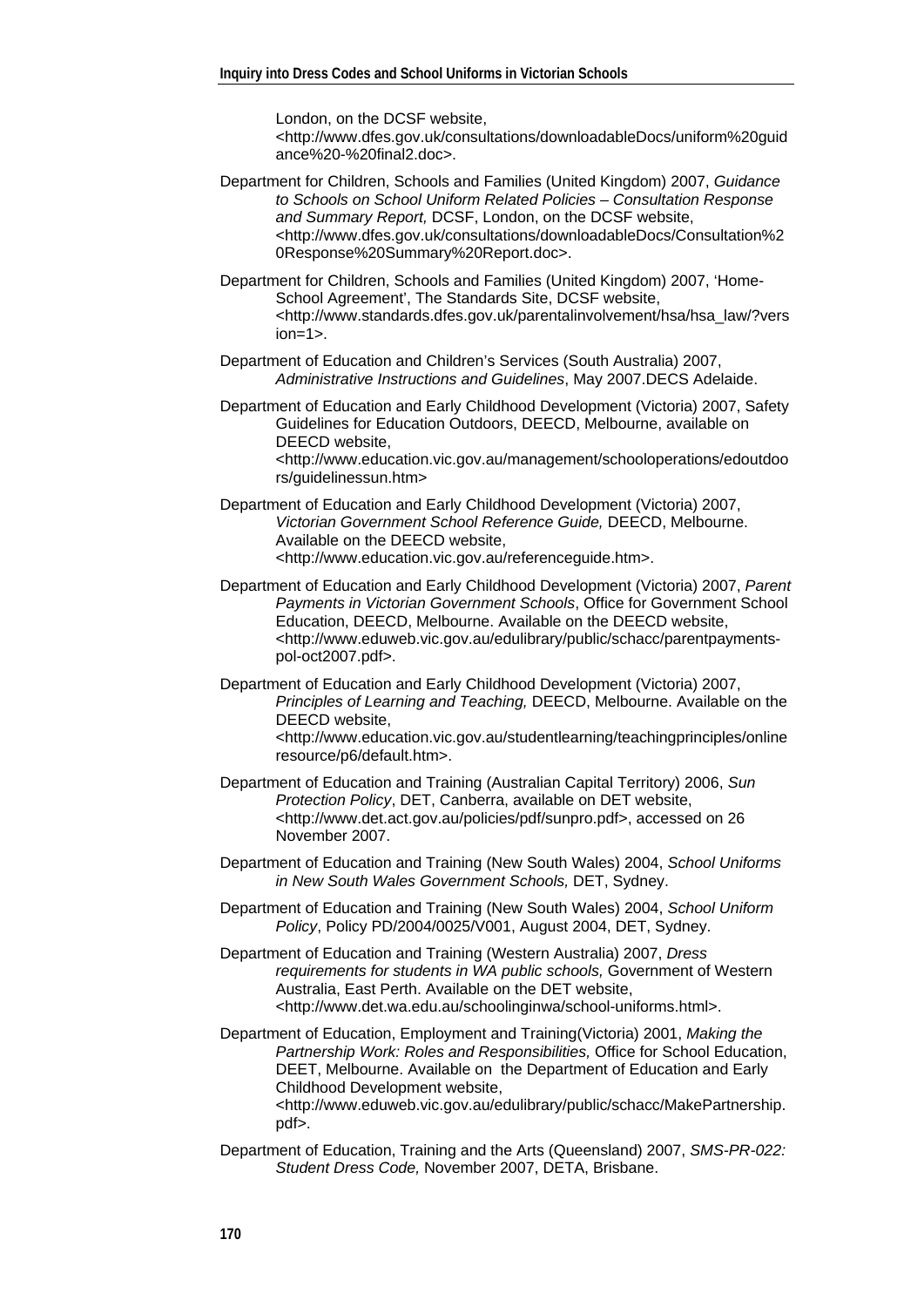- Department of Employment, Education and Training (Northern Territory) 2007, *Policy SM-01.7: Compulsory School Uniforms T-9*, July 2007, DEET, Darwin.
- *Education (General Provisions) Act* 2006 (Queensland), available on the Queensland Parliamentary Counsel website, <http://www.legislation.qld.gov.au/legisltn/current/e/educGenPrA06.pdf>.
- *Education and Training Reform Act* 2006, (Victoria), available on the Victorian Law Today website, <http://www.dms.dpc.vic.gov.au/>.
- *Equal Opportunity Act* 1995 (Victoria).
- European Commission, Directorate-General for Education and Culture, 'Integrating immigrant children into schools in Europe', *Eurydice 2004,* June 2004.
- Gaze, B. 1999, 'The Ambiguity of Affirmative Action in Australia', *Law in Context*, Vol. 15, No. 2, p.145.
- Glover S., J. Burns , H. Butler and G. Patton 1998, 'Social Environments and the Emotional Wellbeing of Young People', *Family Matters*, No. 49, Australian Institute of Family Studies, Melbourne.
- Hamilton, M. 2005, *God vs. the Gavel*, Cambridge University Press, Cambridge.
- Healey, K. 2006, 'Crucifix banned by school', *Herald Sun*, 20 August 2006.
- Hoffler-Riddick, P.Y. and C.J. Lassiter 1996, 'No more "Sag Baggin"': Student Uniforms Bring the Focus Back on Instruction', *Schools in the Middle*, May – June 1996.
- Kidsafe ACT Inc n.d., 'Sunhat Cords and Playground Equipment', *Fact Sheet*. Copy supplied to the Education and Training Committee by PSW Pty Ltd, 16 July 2007.
- King, K.A. 'Should school uniforms be mandated in elementary schools?', *Journal of School Health*, Vol. 68, No. 1, January 1998, pp.32-36.
- Lander & Rogers Lawyers, *Workplace Relations & Safety Bulletin*, March 2006.
- Landman, N. 'Dutch Responses to Muslim Religious Practices', available on website, <www.euro-islam.info/pages/landmandutch.html>.
- MacPhee, A.R. and J.J.W. Andrews 2006, 'Risk factors for depression in early adolescence', *Adolescence*, 41.163: p.435.
- Meadmore, D. and C. Symes 1997, 'Keeping up Appearances: Uniform Policy for School Diversity?', *British Journal of Education Studies,* Vol. 45, No. 2: 174-186.
- Metlikovec, J. 2007, 'Banned for \$15 pants', *Herald Sun*, 8 June 2007.
- Milburn, C. 2007, 'Call for a tough stand on uniforms', *The Age*, 7 May 2007.
- Northern District Times 2007, 'Should sunglasses be part of school uniforms', *Northern District Times,* 1 August 2007, available on the Northern District Times website, <http://www.northerndistricttimes.com.au/article/2007/08/01/1314\_pf\_news .html>.
- Office of School Education, Department of Education (Victoria) 2006, *Roles and Responsibilities of School Council*, October 2006, Victorian Government, Melbourne. Available on the Department of Education and Early Childhood Development website, <http://www.education.vic.gov.au>.
- Office of School Education, Department of Education (Victoria) 2006, *Good Practice: Community Consultation,* October 2006, Victorian Government, Melbourne. Available on the Department of Education and Early Childhood Development website, <http://www.education.vic.gov.au>.